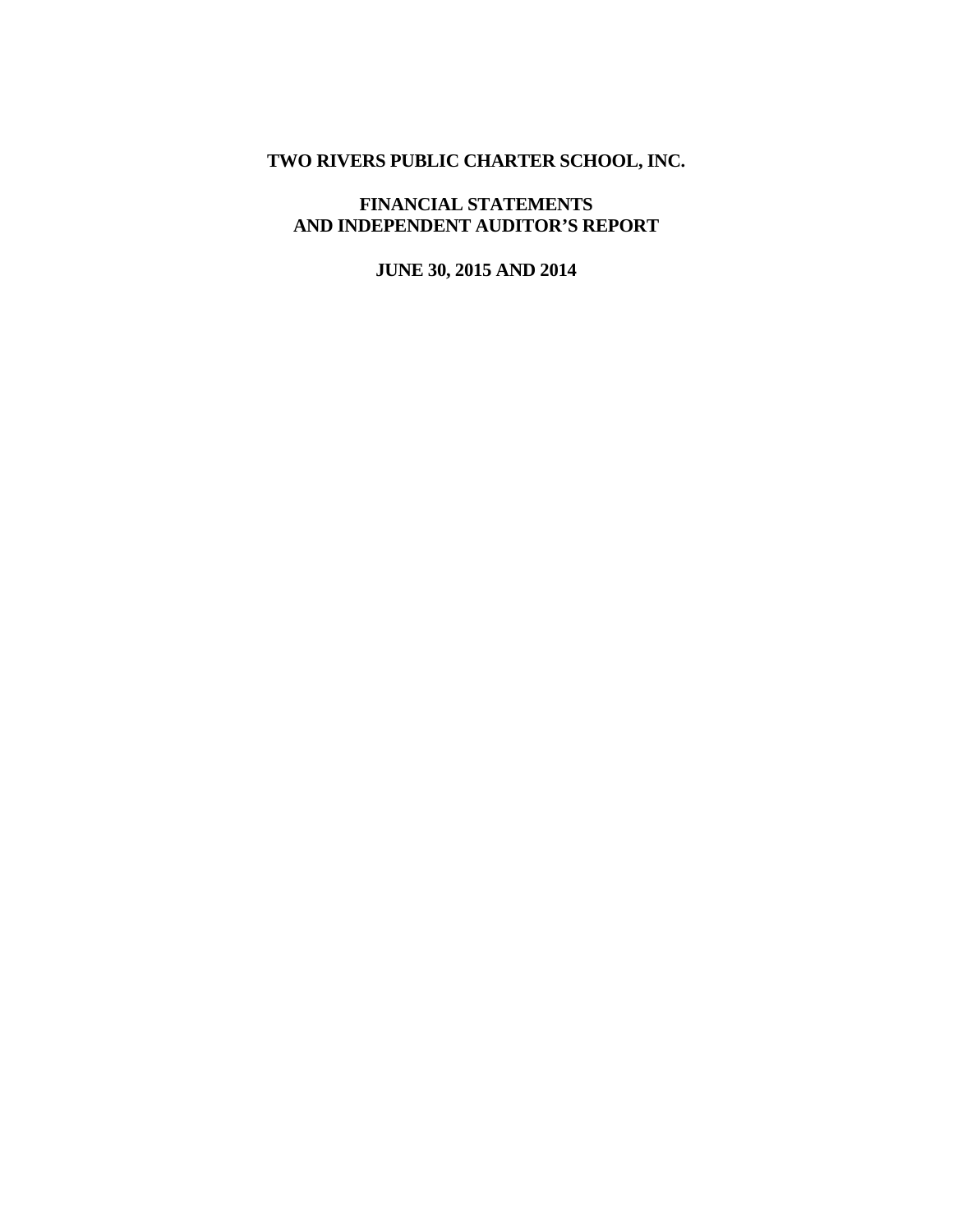# **TABLE OF CONTENTS**

|                                                                                                                                                                                                                             | Page No        |
|-----------------------------------------------------------------------------------------------------------------------------------------------------------------------------------------------------------------------------|----------------|
| <b>INDEPENDENT AUDITOR'S REPORT</b>                                                                                                                                                                                         | $1 - 3$        |
| <b>FINANCIAL STATEMENTS</b>                                                                                                                                                                                                 |                |
| <b>Statements of Financial Position</b>                                                                                                                                                                                     | $\overline{4}$ |
| <b>Statements of Activities</b>                                                                                                                                                                                             | 5              |
| Statement of Functional Expenses, Year Ended June 30, 2015                                                                                                                                                                  | 6              |
| Statement of Functional Expenses, Year Ended June 30, 2014                                                                                                                                                                  | $\tau$         |
| <b>Statements of Cash Flows</b>                                                                                                                                                                                             | 8              |
| Notes to the Financial Statements                                                                                                                                                                                           | $9 - 20$       |
| REPORTS AND SCHEDULES REQUIRED BY OMB CIRCULAR A-133                                                                                                                                                                        |                |
| Independent Auditors' Report on Internal Control Over<br>Financial Reporting and on Compliance and Other Matters<br>Based on an Audit of Financial Statements Performed<br>in Accordance with Government Auditing Standards | $21-22$        |
| Independent Auditors' Report on Compliance for Each Major<br>Program and on Internal Control Over Compliance<br>Required by OMB Circular A-133                                                                              | $23 - 24$      |
| Schedule of Expenditures of Federal Awards                                                                                                                                                                                  | 25             |
| Notes to the Schedule of Expenditures of Federal Awards                                                                                                                                                                     | 26             |
| Schedule of Findings and Questioned Costs                                                                                                                                                                                   | 27-28          |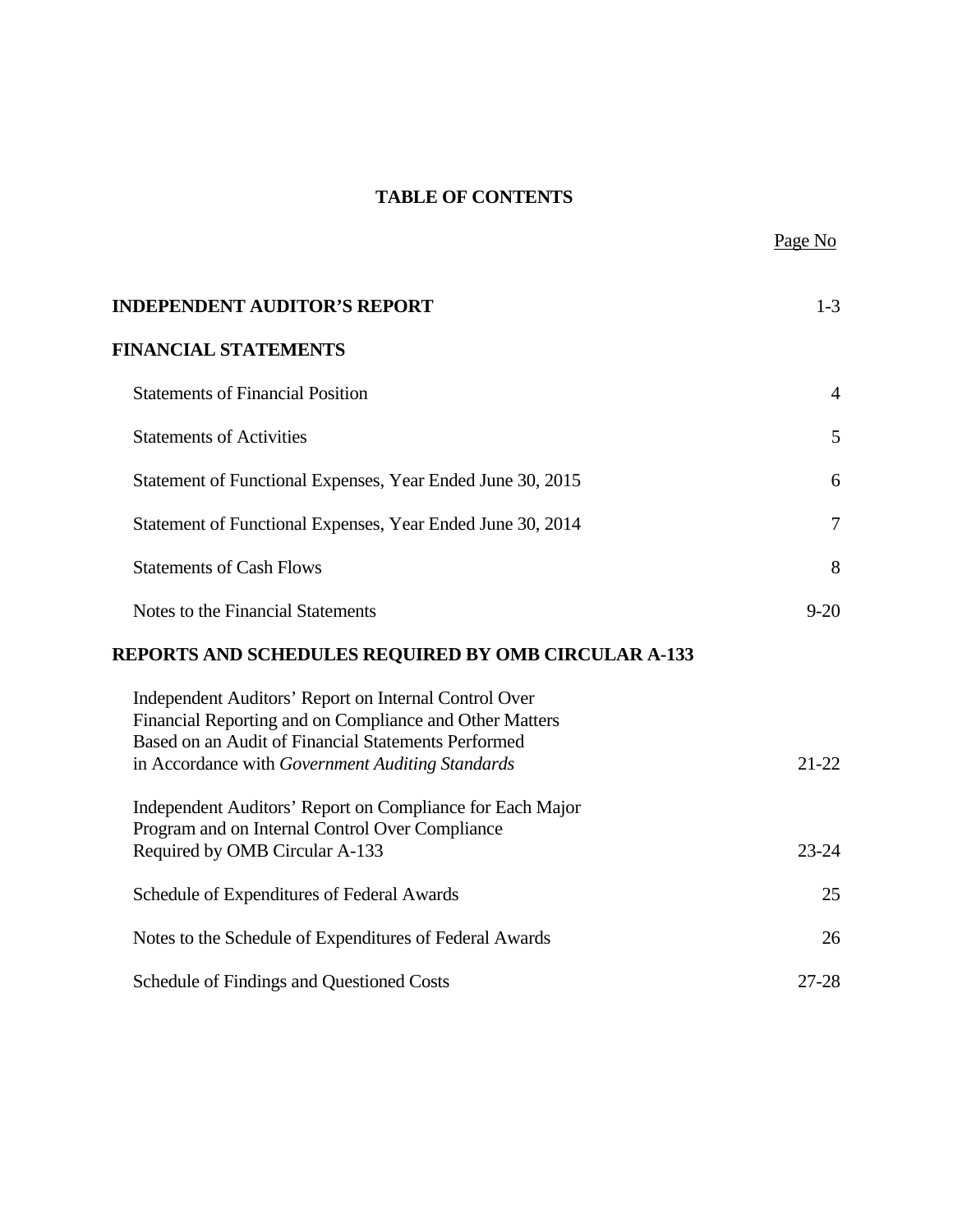

1730 Rhode Island Avenue, NW Suite 800 Washington, DC 20036 (202) 296-3306 Fax: (202) 296-0059

Independent Auditor's Report

The Board of Trustees Two Rivers Public Charter School, Inc. Washington, DC

#### **Report on the Financial Statements**

We have audited the accompanying financial statements of Two Rivers Public Charter School, Inc. ("the School"), which comprise the statement of financial position as of June 30, 2015, and the related statements of activities, functional expenses, and cash flows for the year then ended, and the related notes to the financial statements.

#### **Management's Responsibility for the Financial Statements**

Management is responsible for the preparation and fair presentation of these financial statements in accordance with accounting principles generally accepted in the United States of America; this includes the design, implementation, and maintenance of internal control relevant to the preparation and fair presentation of financial statements that are free from material misstatement, whether due to fraud or error.

#### **Auditor's Responsibility**

Our responsibility is to express an opinion on these financial statements based on our audit. We conducted our audit in accordance with auditing standards generally accepted in the United States of America and the standards applicable to financial audits contained in *Government Auditing Standards*, issued by the Comptroller General of the United States. Those standards require that we plan and perform the audit to obtain reasonable assurance about whether the financial statements are free from material misstatement.

An audit involves performing procedures to obtain audit evidence about the amounts and disclosures in the financial statements. The procedures selected depend on the auditor's judgment, including the assessment of the risks of material misstatement of the financial statements, whether due to fraud or error. In making those risk assessments, the auditor considers internal control relevant to the entity's preparation and fair presentation of the financial statements in order to design audit procedures that are appropriate in the circumstances, but not for the purpose of expressing an opinion on the effectiveness of the entity's internal control. Accordingly, we express no such opinion. An audit also includes evaluating the appropriateness of accounting policies used and the reasonableness of significant accounting estimates made by management, as well as evaluating the overall presentation of the financial statements.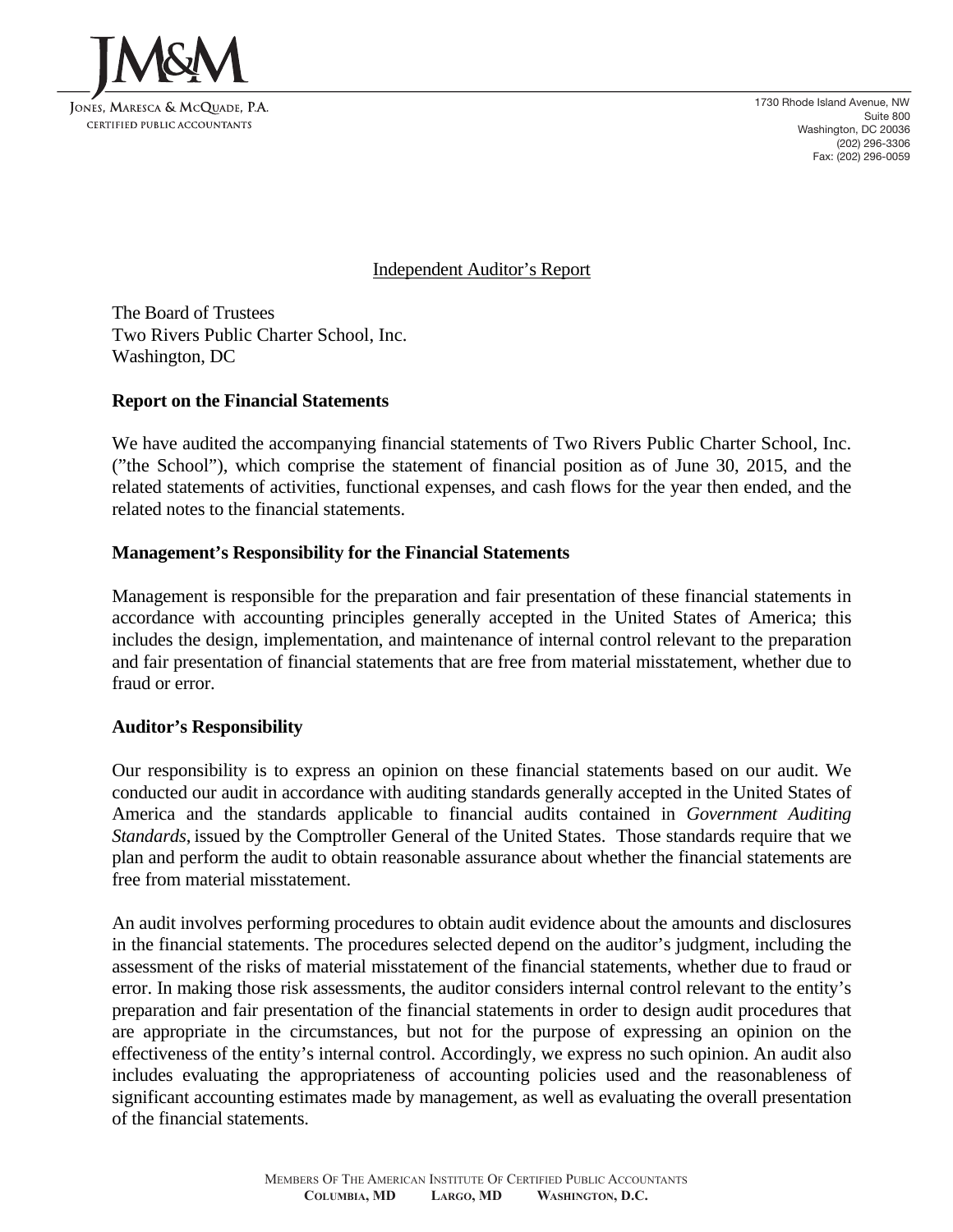Two Rivers Public Charter School, Inc. Independent Auditor's Report Page 2

We believe that the audit evidence we have obtained is sufficient and appropriate to provide a basis for our audit opinion.

### **Opinion**

In our opinion, the 2015 financial statements referred to above present fairly, in all material respects, the financial position of Two Rivers Public Charter School, Inc. as of June 30, 2015, and the changes in its net assets and its cash flows for the year then ended in accordance with accounting principles generally accepted in the United States of America.

#### **Prior Period Financial Statements**

The financial statements as of June 30, 2014, were audited by McQuade Brennan, LLP, who merged with Jones, Maresca & McQuade, P.A. as of February 1, 2015, and whose report dated November 10, 2014, expressed an unmodified opinion on those statements.

#### **Other Matters**

#### *Other Information*

Our audit was conducted for the purpose of forming an opinion on the financial statements as a whole. The accompanying schedule of expenditures of federal awards as required by *Office of Management and Budget Circular A-133, Audits of States, Local Governments, and Non-Profit Organizations* is presented for purposes of additional analysis and are not a required part of the financial statements. Such information is the responsibility of management and was derived from and relates directly to the underlying accounting and other records used to prepare the financial statements. The information has been subjected to the auditing procedures applied in the audit of the financial statements and certain additional procedures, including comparing and reconciling such information directly to the underlying accounting and other records used to prepare the financial statements or to the financial statements themselves, and other additional procedures in accordance with auditing standards generally accepted in the United States of America. In our opinion, the information is fairly stated, in all material respects, in relation to the financial statements as a whole.

#### **Other Reporting Required by** *Government Auditing Standards*

In accordance with Government Auditing Standards, we have also issued our report dated October 28, 2015, on our consideration of the School's internal control over financial reporting and on our tests of its compliance with certain provisions of laws, regulations, contracts, and grant agreements and other matters. The purpose of that report is to describe the scope of our testing of internal control over financial reporting and compliance and the results of that testing, and not to provide an opinion on internal control over financial reporting or on compliance. That report is an integral part of an audit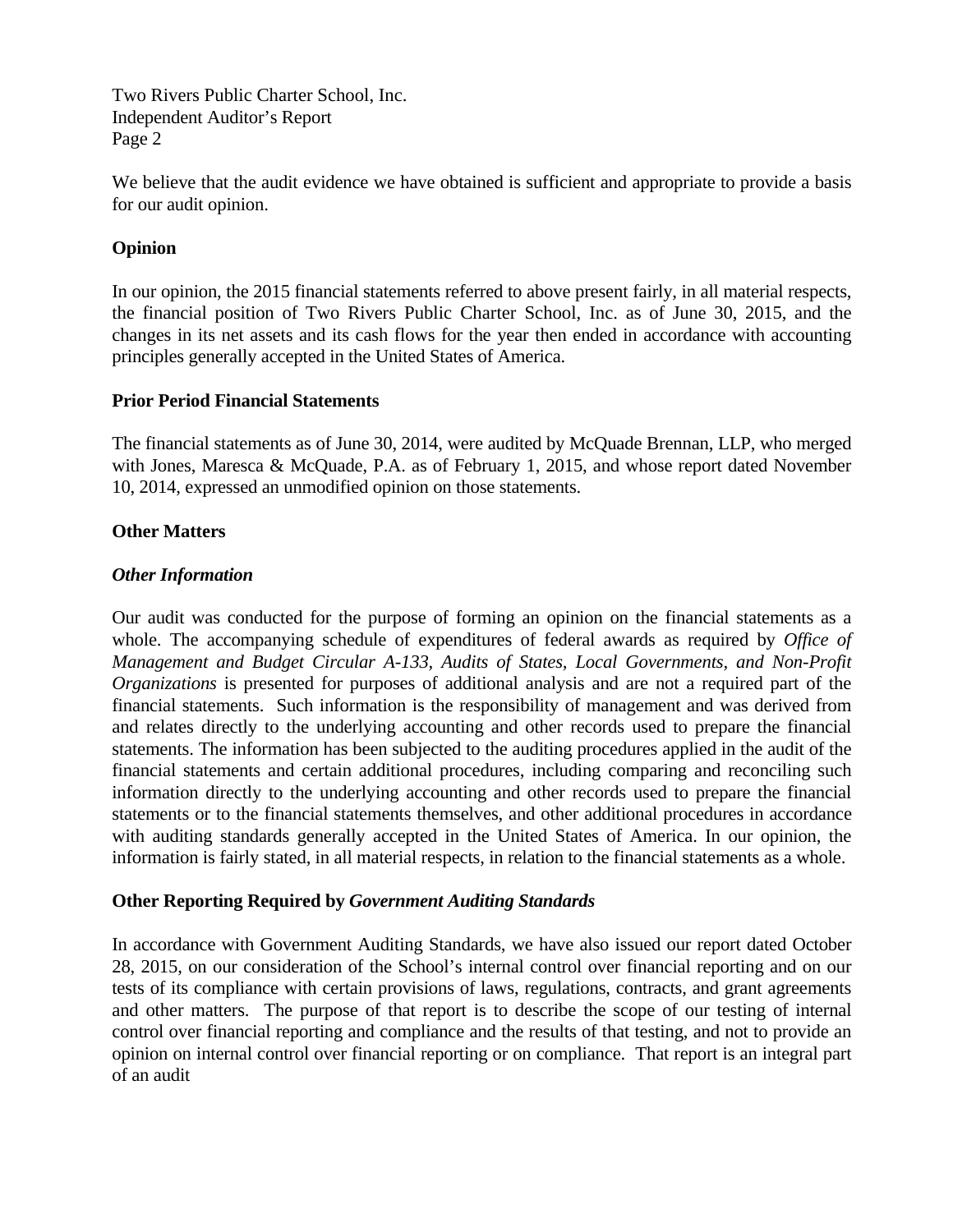Two Rivers Public Charter School, Inc. Independent Auditor's Report Page 3

performed in accordance with *Government Auditing Standards* in considering the School's internal control over financial reporting and compliance.

Jam Marcica & Ma Quade PA

Washington, DC October 28, 2015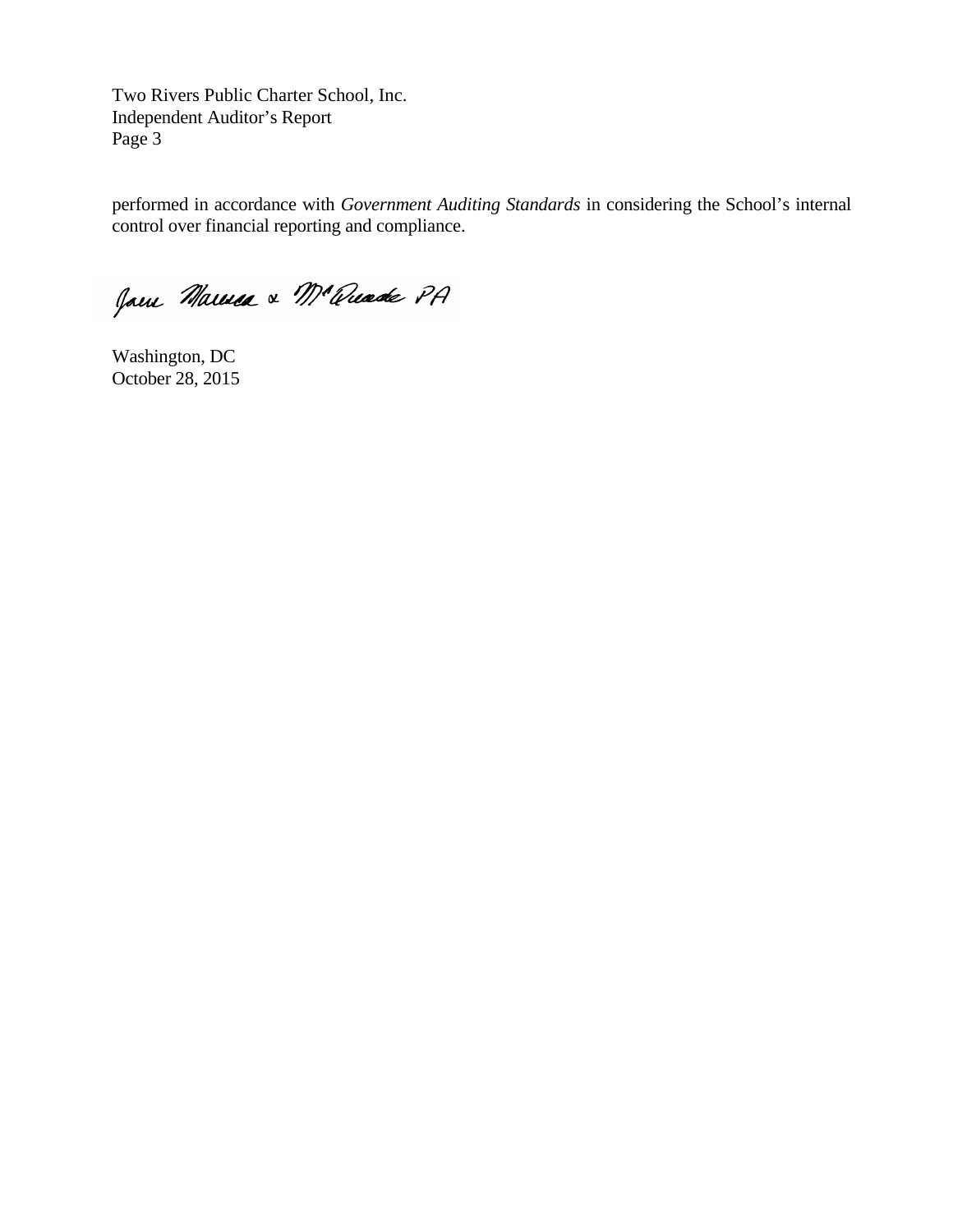### **TWO RIVERS PUBLIC CHARTER SCHOOL STATEMENTS OF FINANCIAL POSITION JUNE 30, 2015 AND 2014**

|                                                         | 2015 |            | 2014 |            |
|---------------------------------------------------------|------|------------|------|------------|
| <b>ASSETS</b>                                           |      |            |      |            |
| <b>CURRENT ASSETS</b>                                   |      |            |      |            |
| Cash and cash equivalents                               | \$   | 6,419,535  | \$   | 4,017,846  |
| Cash and cash equivalents restricted by debt agreements |      | 587,315    |      | 627,658    |
| Accounts receivable                                     |      | 26,135     |      | 19,114     |
| Grants receivable                                       |      | 241,944    |      | 302,023    |
| Pledges receivable, current portion                     |      | 6,974      |      |            |
| Prepaid expenses                                        |      | 139,708    |      | 164,432    |
| <b>Total Current Assets</b>                             |      | 7,421,611  |      | 5,131,073  |
| PROPERTY AND EQUIPMENT, NET                             |      | 26,792,008 |      | 15,238,054 |
| <b>OTHER ASSETS</b>                                     |      |            |      |            |
| Pledges receivable, net of current                      |      | 13,731     |      |            |
| Deposits                                                |      | 55,000     |      | 41,251     |
| Debt issuance costs, net                                |      | 534,254    |      | 215,571    |
| <b>Total Other Assets</b>                               |      | 602,985    |      | 256,822    |
| <b>TOTAL ASSETS</b>                                     |      | 34,816,604 | \$   | 20,625,949 |
| <b>LIABILITIES AND NET ASSETS</b>                       |      |            |      |            |
| <b>CURRENT LIABILITIES</b>                              |      |            |      |            |
| Accounts payable                                        | \$   | 4,139,275  | \$   | 166,094    |
| Accrued expenses                                        |      | 1,521,357  |      | 443,188    |
| Deferred revenue                                        |      |            |      | 197,372    |
| Debt, current portion                                   |      | 458,320    |      | 432,549    |
| <b>Total Current Liabilities</b>                        |      | 6,118,952  |      | 1,239,203  |
| <b>LONG-TERM LIABILITIES</b>                            |      |            |      |            |
| Debt, net of current                                    |      | 21,704,878 |      | 13,645,654 |
| Interest rate swap                                      |      | 103,055    |      | 78,279     |
| <b>Total Long-Term Liabilities</b>                      |      | 21,807,933 |      | 13,723,933 |
| <b>TOTAL LIABILITIES</b>                                |      | 27,926,885 |      | 14,963,136 |
| <b>NET ASSETS</b>                                       |      |            |      |            |
| Unrestricted                                            |      | 6,765,936  |      | 5,646,204  |
| Temporarily restricted                                  |      | 123,783    |      | 16,609     |
| <b>Total Net Assets</b>                                 |      | 6,889,719  |      | 5,662,813  |
| TOTAL LIABILITIES AND NET ASSETS                        | \$   | 34,816,604 | \$   | 20,625,949 |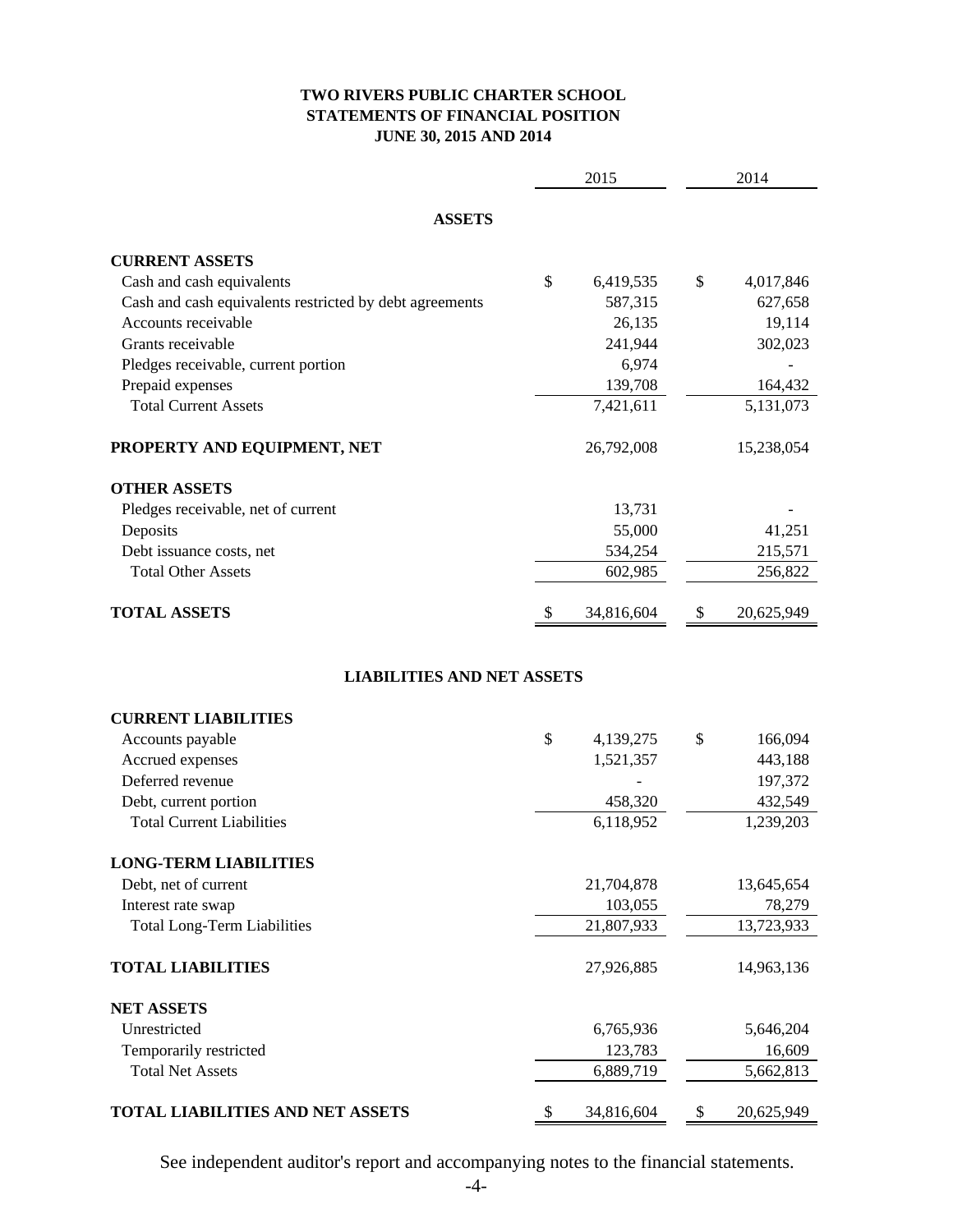#### **TWO RIVERS PUBLIC CHARTER SCHOOL STATEMENTS OF ACTIVITIES FOR THE YEARS ENDED JUNE 30, 2015 AND 2014**

|                                             | 2015             |                           |                 | 2014            |                           |             |  |
|---------------------------------------------|------------------|---------------------------|-----------------|-----------------|---------------------------|-------------|--|
|                                             | Unrestricted     | Temporarily<br>Restricted | Total           | Unrestricted    | Temporarily<br>Restricted | Total       |  |
| <b>REVENUE AND OTHER SUPPORT</b>            |                  |                           |                 |                 |                           |             |  |
| Per pupil local appropriations              | 7,706,515<br>\$. | \$                        | 7,706,515       | 7,275,552<br>S. | \$                        | 7,275,552   |  |
| Per pupil facility allowance                | 1,591,296        |                           | 1,591,296       | 1,548,000       |                           | 1,548,000   |  |
| Federal and entitlement grants              | 1,362,197        |                           | 1,362,197       | 762,490         |                           | 762,490     |  |
| Private gifts and grants                    | 492,348          | 123,783                   | 616,131         | 174,635         | 16,609                    | 191,244     |  |
| Local gifts and grants                      | 58,751           |                           | 58,751          | 27,997          |                           | 27,997      |  |
| Program service revenue                     | 72,272           |                           | 72,272          | 76,630          |                           | 76,630      |  |
| Interest income                             | 11,862           |                           | 11,862          | 12,604          |                           | 12,604      |  |
| Net assets released from restrictions       | 16,609           | (16,609)                  |                 | 188             | (188)                     |             |  |
| Total revenue and support                   | 11,311,850       | 107,174                   | 11,419,024      | 9,878,096       | 16,421                    | 9,894,517   |  |
| <b>EXPENSES</b>                             |                  |                           |                 |                 |                           |             |  |
| Program and educational services            | 8,951,721        |                           | 8,951,721       | 8,343,440       |                           | 8,343,440   |  |
| General and administrative                  | 1,025,809        |                           | 1,025,809       | 923,460         |                           | 923,460     |  |
| Fundraising                                 | 189,812          |                           | 189,812         | 147,761         |                           | 147,761     |  |
| Total expenses                              | 10,167,342       | $\sim$                    | 10,167,342      | 9,414,661       | ÷.                        | 9,414,661   |  |
| <b>CHANGE IN NET ASSETS</b>                 |                  |                           |                 |                 |                           |             |  |
| <b>FROM OPERATIONS</b>                      | 1,144,508        | 107,174                   | 1,251,682       | 463,435         | 16,421                    | 479,856     |  |
| Changes in fair value of interest rate swap | (24, 776)        |                           | (24, 776)       | (78, 279)       |                           | (78, 279)   |  |
| <b>CHANGE IN NET ASSETS</b>                 | 1,119,732        | 107,174                   | 1,226,906       | 385,156         | 16,421                    | 401,577     |  |
| NET ASSETS, beginning of year               | 5,646,204        | 16,609                    | 5,662,813       | 5,261,048       | 188                       | 5,261,236   |  |
| NET ASSETS, end of year                     | \$<br>6,765,936  | 123,783<br>\$             | 6,889,719<br>\$ | 5,646,204<br>\$ | \$<br>16,609              | \$5,662,813 |  |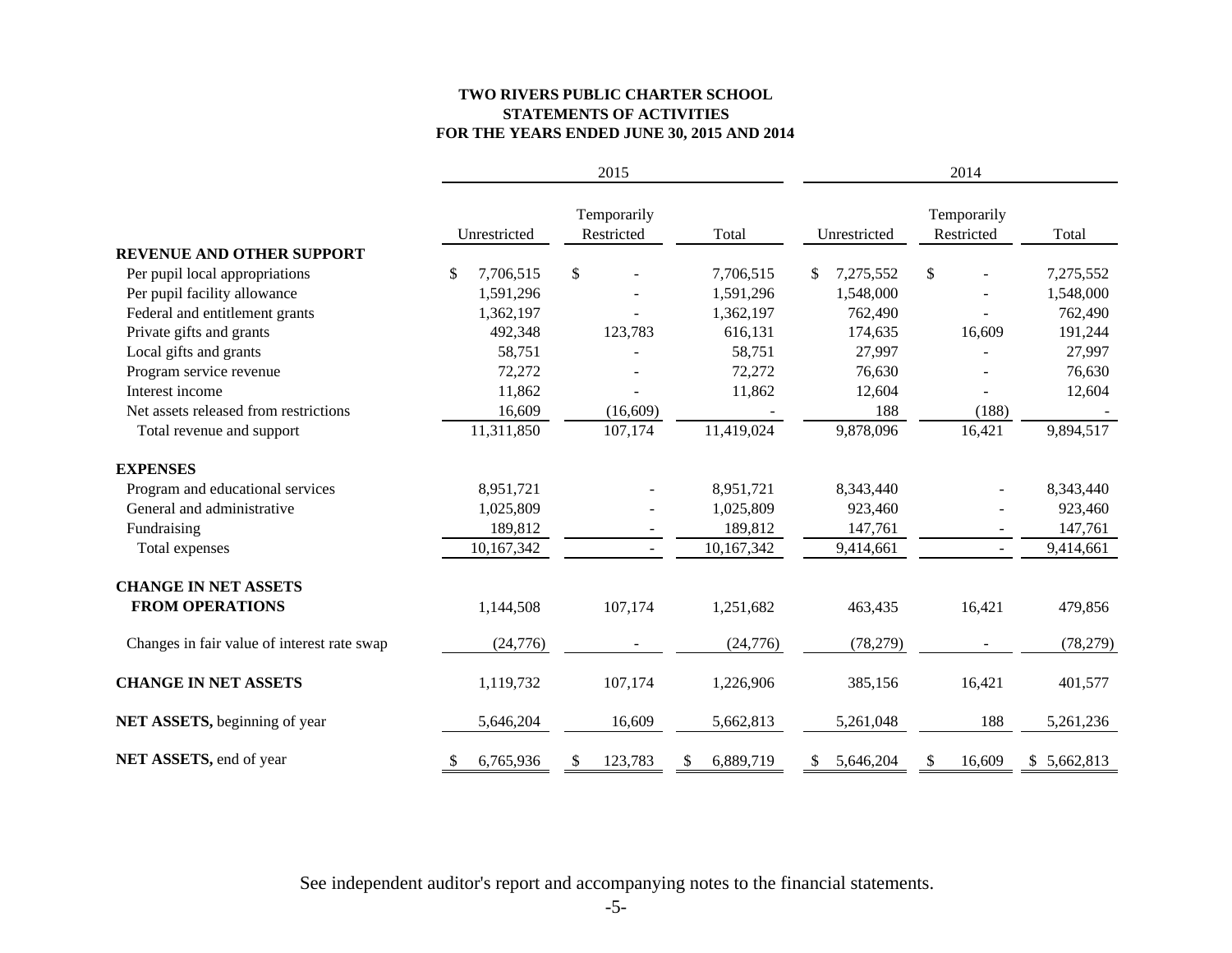#### **FOR THE YEAR ENDED JUNE 30, 2015 TWO RIVERS PUBLIC CHARTER SCHOOL STATEMENT OF FUNCTIONAL EXPENSES**

|                                   | Program and     |                 |                |                  |
|-----------------------------------|-----------------|-----------------|----------------|------------------|
|                                   | educational     | General and     |                |                  |
|                                   | services        | administrative  | Fundraising    | Total            |
| <b>Personnel Expenses</b>         |                 |                 |                |                  |
| <b>Salaries</b>                   | \$<br>5,021,737 | \$<br>764,730   | \$<br>50,690   | \$<br>5,837,157  |
| Employee benefits                 | 524,241         | 83,710          | 5,549          | 613,500          |
| Payroll taxes                     | 375,846         | 60,014          | 3,978          | 439,838          |
| Professional development          | 157,426         |                 |                | 157,426          |
| Travel and meetings               | 847             |                 |                | 847              |
| Other staff expenses              | 40,110          |                 |                | 40,110           |
| <b>Total Personnel Expenses</b>   | 6,120,207       | 908,454         | 60,217         | 7,088,878        |
| <b>Direct Student Costs</b>       |                 |                 |                |                  |
| Supplies and materials            | 68,244          |                 |                | 68,244           |
| Contracted instruction fees       | 600,610         |                 |                | 600,610          |
| Textbooks                         | 10,430          |                 |                | 10,430           |
| <b>Student assessments</b>        | 34,564          |                 |                | 34,564           |
| Other student costs               | 178,152         |                 |                | 178,152          |
| <b>Total Direct Student Costs</b> | 892,000         |                 |                | 892,000          |
| <b>Occupancy Expense</b>          |                 |                 |                |                  |
| Maintenance and repairs           | 18,958          | 218             | 44             | 19,220           |
| Utilities                         | 171,898         | 1,974           | 397            | 174,269          |
| Contracted building services      | 262,552         | 3,015           | 607            | 266,174          |
| <b>Total Occupancy Expense</b>    | 453,408         | 5,207           | 1,048          | 459,663          |
| <b>Office Expense</b>             |                 |                 |                |                  |
| Office supplies and materials     | 45,669          | 524             | 106            | 46,299           |
| Equipment rental                  | 34,013          | 391             | 79             | 34,483           |
| Telecommunications                | 32,690          | 375             | 76             | 33,141           |
| Professional fees                 | 81,490          | 95,906          | 62,112         | 239,508          |
| Printing and publications         | 13,276          | 152             | 31             | 13,459           |
| Postage and shipping              | 3,855           | 44              | 9              | 3,908            |
| Computer and related              | 80,945          | 929             | 187            | 82,061           |
| Other office expenses             | 2,298           | 26              | 5              | 2,329            |
| <b>Total Office Expense</b>       | 294,236         | 98,347          | 62,605         | 455,188          |
| <b>General Expense</b>            |                 |                 |                |                  |
| Insurance                         | 51,984          | 597             | 120            | 52,701           |
| Interest expense                  | 366,794         | 4,211           | 848            | 371,853          |
| Administration fees               | 108,380         | $\blacksquare$  | $\overline{a}$ | 108,380          |
| Depreciation and amortization     | 456,151         | 5,238           | 1,054          | 462,443          |
| Fees and licenses                 | 9,566           | 110             | 22             | 9,698            |
| Food service/catering             | 194,883         |                 |                | 194,883          |
| Other general expenses            | 3,019           |                 | 25,852         | 28,871           |
| Donated services/products         | 1,093           | 3,645           | 38,046         | 42,784           |
| <b>Total General Expense</b>      | 1,191,870       | 13,801          | 65,942         | 1,271,613        |
| <b>TOTAL EXPENSES</b>             | \$ 8,951,721    | \$<br>1,025,809 | \$<br>189,812  | \$<br>10,167,342 |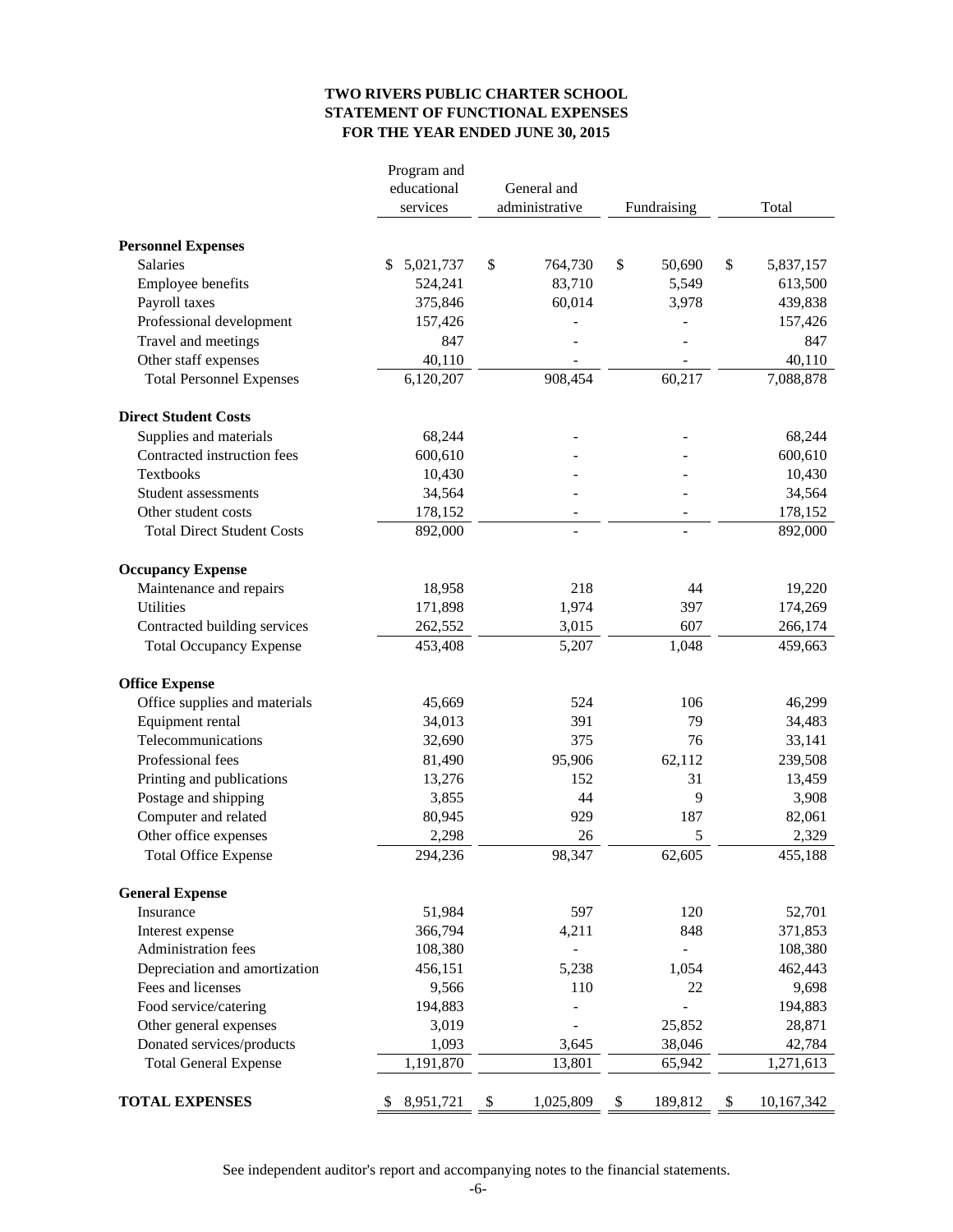#### **FOR THE YEAR ENDED JUNE 30, 2014 TWO RIVERS PUBLIC CHARTER SCHOOL STATEMENT OF FUNCTIONAL EXPENSES**

| administrative<br>Fundraising<br>services<br>Total<br><b>Personnel Expenses</b><br>\$<br><b>Salaries</b><br>\$<br>4,604,707<br>748,075<br>\$<br>40,256<br>\$<br>5,393,038<br>Employee benefits<br>483,219<br>79,513<br>4,279<br>567,011<br>Payroll taxes<br>359,196<br>59,105<br>3,181<br>421,482<br>Professional development<br>121,098<br>121,098<br>Travel and meetings<br>222<br>222<br>Other staff expenses<br>20,612<br>20,612<br><b>Total Personnel Expenses</b><br>5,589,054<br>47,716<br>886,693<br>6,523,463<br><b>Direct Student Costs</b><br>Supplies and materials<br>71,680<br>71,680<br>Contracted instruction fees<br>543,596<br>543,596<br><b>Textbooks</b><br>33,483<br>33,483<br>33,256<br>33,256<br>Student assessments<br>Other student costs<br>135,881<br>135,881<br>$\overline{\phantom{a}}$<br><b>Total Direct Student Costs</b><br>817,896<br>817,896<br><b>Occupancy Expense</b><br>Rent<br>2,182<br>25<br>5<br>2,212<br>256<br>52<br>Maintenance and repairs<br>22,333<br>22,641<br><b>Utilities</b><br>1,936<br>390<br>168,633<br>170,959 |                              | Program and<br>educational | General and |     |         |
|------------------------------------------------------------------------------------------------------------------------------------------------------------------------------------------------------------------------------------------------------------------------------------------------------------------------------------------------------------------------------------------------------------------------------------------------------------------------------------------------------------------------------------------------------------------------------------------------------------------------------------------------------------------------------------------------------------------------------------------------------------------------------------------------------------------------------------------------------------------------------------------------------------------------------------------------------------------------------------------------------------------------------------------------------------------------|------------------------------|----------------------------|-------------|-----|---------|
|                                                                                                                                                                                                                                                                                                                                                                                                                                                                                                                                                                                                                                                                                                                                                                                                                                                                                                                                                                                                                                                                        |                              |                            |             |     |         |
|                                                                                                                                                                                                                                                                                                                                                                                                                                                                                                                                                                                                                                                                                                                                                                                                                                                                                                                                                                                                                                                                        |                              |                            |             |     |         |
|                                                                                                                                                                                                                                                                                                                                                                                                                                                                                                                                                                                                                                                                                                                                                                                                                                                                                                                                                                                                                                                                        |                              |                            |             |     |         |
|                                                                                                                                                                                                                                                                                                                                                                                                                                                                                                                                                                                                                                                                                                                                                                                                                                                                                                                                                                                                                                                                        |                              |                            |             |     |         |
|                                                                                                                                                                                                                                                                                                                                                                                                                                                                                                                                                                                                                                                                                                                                                                                                                                                                                                                                                                                                                                                                        |                              |                            |             |     |         |
|                                                                                                                                                                                                                                                                                                                                                                                                                                                                                                                                                                                                                                                                                                                                                                                                                                                                                                                                                                                                                                                                        |                              |                            |             |     |         |
|                                                                                                                                                                                                                                                                                                                                                                                                                                                                                                                                                                                                                                                                                                                                                                                                                                                                                                                                                                                                                                                                        |                              |                            |             |     |         |
|                                                                                                                                                                                                                                                                                                                                                                                                                                                                                                                                                                                                                                                                                                                                                                                                                                                                                                                                                                                                                                                                        |                              |                            |             |     |         |
|                                                                                                                                                                                                                                                                                                                                                                                                                                                                                                                                                                                                                                                                                                                                                                                                                                                                                                                                                                                                                                                                        |                              |                            |             |     |         |
|                                                                                                                                                                                                                                                                                                                                                                                                                                                                                                                                                                                                                                                                                                                                                                                                                                                                                                                                                                                                                                                                        |                              |                            |             |     |         |
|                                                                                                                                                                                                                                                                                                                                                                                                                                                                                                                                                                                                                                                                                                                                                                                                                                                                                                                                                                                                                                                                        |                              |                            |             |     |         |
|                                                                                                                                                                                                                                                                                                                                                                                                                                                                                                                                                                                                                                                                                                                                                                                                                                                                                                                                                                                                                                                                        |                              |                            |             |     |         |
|                                                                                                                                                                                                                                                                                                                                                                                                                                                                                                                                                                                                                                                                                                                                                                                                                                                                                                                                                                                                                                                                        |                              |                            |             |     |         |
|                                                                                                                                                                                                                                                                                                                                                                                                                                                                                                                                                                                                                                                                                                                                                                                                                                                                                                                                                                                                                                                                        |                              |                            |             |     |         |
|                                                                                                                                                                                                                                                                                                                                                                                                                                                                                                                                                                                                                                                                                                                                                                                                                                                                                                                                                                                                                                                                        |                              |                            |             |     |         |
|                                                                                                                                                                                                                                                                                                                                                                                                                                                                                                                                                                                                                                                                                                                                                                                                                                                                                                                                                                                                                                                                        |                              |                            |             |     |         |
|                                                                                                                                                                                                                                                                                                                                                                                                                                                                                                                                                                                                                                                                                                                                                                                                                                                                                                                                                                                                                                                                        |                              |                            |             |     |         |
|                                                                                                                                                                                                                                                                                                                                                                                                                                                                                                                                                                                                                                                                                                                                                                                                                                                                                                                                                                                                                                                                        |                              |                            |             |     |         |
|                                                                                                                                                                                                                                                                                                                                                                                                                                                                                                                                                                                                                                                                                                                                                                                                                                                                                                                                                                                                                                                                        |                              |                            |             |     |         |
|                                                                                                                                                                                                                                                                                                                                                                                                                                                                                                                                                                                                                                                                                                                                                                                                                                                                                                                                                                                                                                                                        |                              |                            |             |     |         |
|                                                                                                                                                                                                                                                                                                                                                                                                                                                                                                                                                                                                                                                                                                                                                                                                                                                                                                                                                                                                                                                                        |                              |                            |             |     |         |
|                                                                                                                                                                                                                                                                                                                                                                                                                                                                                                                                                                                                                                                                                                                                                                                                                                                                                                                                                                                                                                                                        | Contracted building services | 258,679                    | 2,970       | 598 | 262,247 |
| 5,187<br>1,045<br><b>Total Occupancy Expense</b><br>451,827<br>458,059                                                                                                                                                                                                                                                                                                                                                                                                                                                                                                                                                                                                                                                                                                                                                                                                                                                                                                                                                                                                 |                              |                            |             |     |         |
| <b>Office Expense</b>                                                                                                                                                                                                                                                                                                                                                                                                                                                                                                                                                                                                                                                                                                                                                                                                                                                                                                                                                                                                                                                  |                              |                            |             |     |         |
| Office supplies and materials<br>583<br>50,759<br>117<br>51,459                                                                                                                                                                                                                                                                                                                                                                                                                                                                                                                                                                                                                                                                                                                                                                                                                                                                                                                                                                                                        |                              |                            |             |     |         |
| Equipment rental<br>334<br>29,055<br>67<br>29,456                                                                                                                                                                                                                                                                                                                                                                                                                                                                                                                                                                                                                                                                                                                                                                                                                                                                                                                                                                                                                      |                              |                            |             |     |         |
| Telecommunications<br>506<br>102<br>44,030<br>44,638                                                                                                                                                                                                                                                                                                                                                                                                                                                                                                                                                                                                                                                                                                                                                                                                                                                                                                                                                                                                                   |                              |                            |             |     |         |
| Professional fees<br>248,429<br>166,047<br>18,955<br>63,427                                                                                                                                                                                                                                                                                                                                                                                                                                                                                                                                                                                                                                                                                                                                                                                                                                                                                                                                                                                                            |                              |                            |             |     |         |
| 11,794<br>Printing and publications<br>11,633<br>134<br>27                                                                                                                                                                                                                                                                                                                                                                                                                                                                                                                                                                                                                                                                                                                                                                                                                                                                                                                                                                                                             |                              |                            |             |     |         |
| Postage and shipping<br>4,294<br>49<br>10<br>4,353                                                                                                                                                                                                                                                                                                                                                                                                                                                                                                                                                                                                                                                                                                                                                                                                                                                                                                                                                                                                                     |                              |                            |             |     |         |
| Computer and related<br>69,324<br>796<br>160<br>70,280                                                                                                                                                                                                                                                                                                                                                                                                                                                                                                                                                                                                                                                                                                                                                                                                                                                                                                                                                                                                                 |                              |                            |             |     |         |
| Other office expenses<br>4,700<br>54<br>11<br>4,765                                                                                                                                                                                                                                                                                                                                                                                                                                                                                                                                                                                                                                                                                                                                                                                                                                                                                                                                                                                                                    |                              |                            |             |     |         |
| <b>Total Office Expense</b><br>379,843<br>21,410<br>63,921<br>465,174                                                                                                                                                                                                                                                                                                                                                                                                                                                                                                                                                                                                                                                                                                                                                                                                                                                                                                                                                                                                  |                              |                            |             |     |         |
| <b>General Expense</b>                                                                                                                                                                                                                                                                                                                                                                                                                                                                                                                                                                                                                                                                                                                                                                                                                                                                                                                                                                                                                                                 |                              |                            |             |     |         |
| Insurance<br>501<br>101<br>43,667<br>44,269                                                                                                                                                                                                                                                                                                                                                                                                                                                                                                                                                                                                                                                                                                                                                                                                                                                                                                                                                                                                                            |                              |                            |             |     |         |
| 831<br>Interest expense<br>359,719<br>4,130<br>364,680                                                                                                                                                                                                                                                                                                                                                                                                                                                                                                                                                                                                                                                                                                                                                                                                                                                                                                                                                                                                                 |                              |                            |             |     |         |
| Administration fees<br>48,516<br>48,516<br>$\overline{\phantom{a}}$<br>$\blacksquare$                                                                                                                                                                                                                                                                                                                                                                                                                                                                                                                                                                                                                                                                                                                                                                                                                                                                                                                                                                                  |                              |                            |             |     |         |
| Depreciation and amortization<br>5,114<br>445,429<br>1,029<br>451,572                                                                                                                                                                                                                                                                                                                                                                                                                                                                                                                                                                                                                                                                                                                                                                                                                                                                                                                                                                                                  |                              |                            |             |     |         |
| Fees and licenses<br>230<br>20,071<br>46<br>20,347                                                                                                                                                                                                                                                                                                                                                                                                                                                                                                                                                                                                                                                                                                                                                                                                                                                                                                                                                                                                                     |                              |                            |             |     |         |
| Food service/catering<br>159,612<br>159,612<br>$\overline{\phantom{0}}$                                                                                                                                                                                                                                                                                                                                                                                                                                                                                                                                                                                                                                                                                                                                                                                                                                                                                                                                                                                                |                              |                            |             |     |         |
| 33,032<br>Other general expenses<br>10,914<br>43,946<br>$\blacksquare$                                                                                                                                                                                                                                                                                                                                                                                                                                                                                                                                                                                                                                                                                                                                                                                                                                                                                                                                                                                                 |                              |                            |             |     |         |
| Donated services/products<br>194<br>39<br>16,892<br>17,125                                                                                                                                                                                                                                                                                                                                                                                                                                                                                                                                                                                                                                                                                                                                                                                                                                                                                                                                                                                                             |                              |                            |             |     |         |
| 10,170<br>35,079<br><b>Total General Expense</b><br>1,104,821<br>1,150,070                                                                                                                                                                                                                                                                                                                                                                                                                                                                                                                                                                                                                                                                                                                                                                                                                                                                                                                                                                                             |                              |                            |             |     |         |
| \$<br><b>TOTAL EXPENSES</b><br>8,343,440<br>\$<br>\$<br>\$<br>923,460<br>147,761<br>9,414,661                                                                                                                                                                                                                                                                                                                                                                                                                                                                                                                                                                                                                                                                                                                                                                                                                                                                                                                                                                          |                              |                            |             |     |         |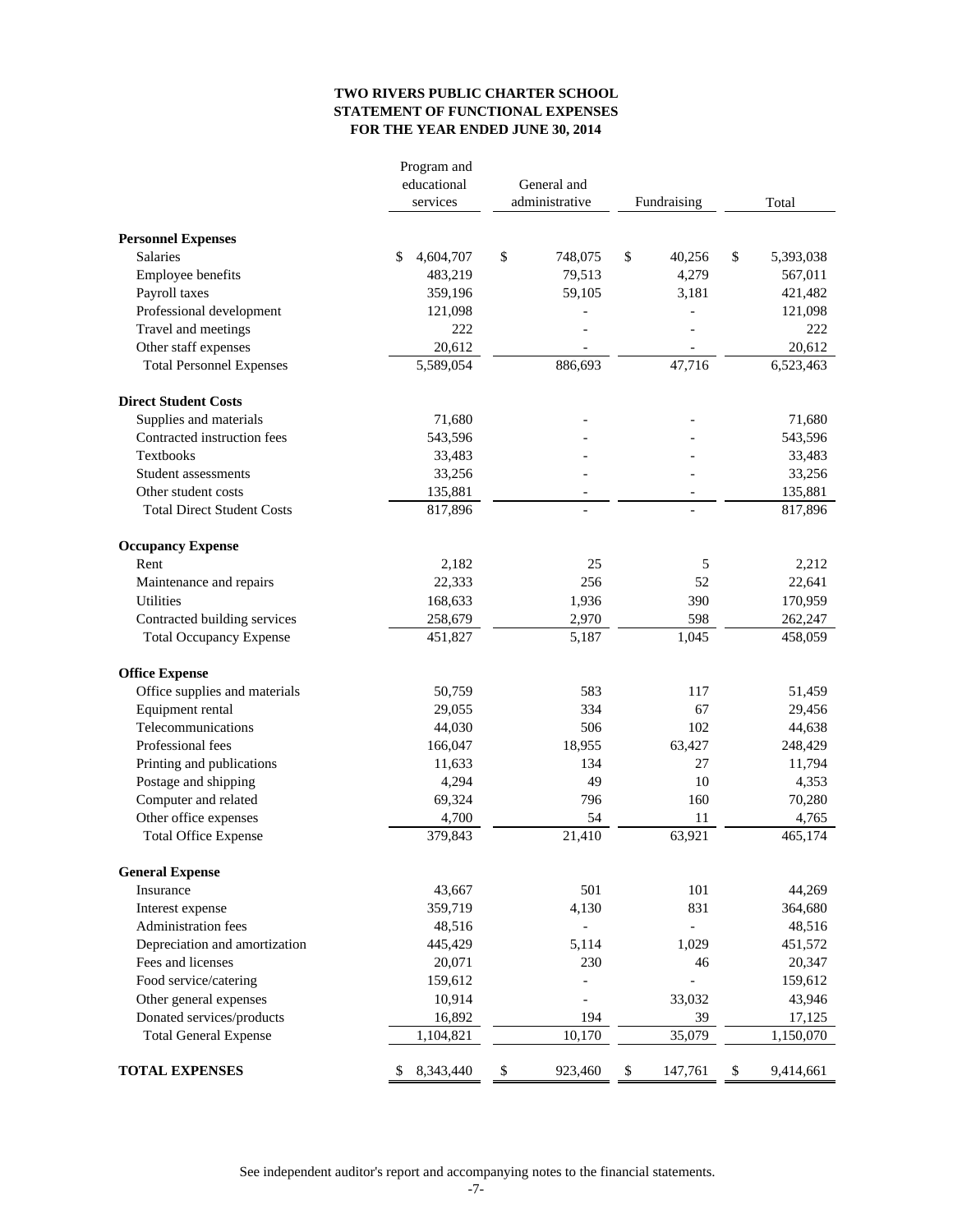#### **TWO RIVERS PUBLIC CHARTER SCHOOL STATEMENTS OF CASH FLOWS FOR THE YEARS ENDED JUNE 30, 2015 AND 2014**

|                                                         |                           | 2015         | 2014                      |            |
|---------------------------------------------------------|---------------------------|--------------|---------------------------|------------|
|                                                         |                           |              |                           |            |
| <b>CASH FLOWS FROM OPERATING ACTIVITIES</b>             |                           |              |                           |            |
| Change in net assets                                    | \$                        | 1,226,906    | \$                        | 401,577    |
| Adjustments to reconcile change in net assets           |                           |              |                           |            |
| provided by operating activities                        |                           |              |                           |            |
| Depreciation on property and equipment                  |                           | 434,763      |                           | 440,831    |
| Amortization on debt issuance costs                     |                           | 27,680       |                           | 10,741     |
| Loss on dispositions of property and equipment          |                           | 217          |                           | 2,754      |
| Change in fair value of interest rate swap              |                           | 24,776       |                           | 78,279     |
| Decrease (increase) in assets:                          |                           |              |                           |            |
| Cash and cash equivalents restricted by debt agreements |                           | 40,343       |                           | (127, 594) |
| Accounts receivable                                     |                           | (7,021)      |                           | 36,589     |
| Grants receivable                                       |                           | 60,079       |                           | (182, 031) |
| Pledge receivable                                       |                           | (20,705)     |                           |            |
| Prepaid expenses                                        |                           | 24,724       |                           | (70, 398)  |
| Deposits                                                |                           | (13,749)     |                           | (1,251)    |
| Increase (decrease) in liabilities:                     |                           |              |                           |            |
| Accounts payable and accrued expenses                   |                           | 5,051,350    |                           | 233,609    |
| Deferred revenue                                        |                           | (197, 372)   |                           | (61, 545)  |
| Net cash provided by operating activities               |                           | 6,651,991    |                           | 761,561    |
| <b>CASH FLOWS FROM INVESTING ACTIVITIES</b>             |                           |              |                           |            |
| Purchases of property and equipment                     |                           | (11,988,934) |                           | (559, 587) |
| Net cash used in investing activities                   |                           | (11,988,934) |                           | (559, 587) |
| <b>CASH FLOWS FROM FINANCING ACTIVITIES</b>             |                           |              |                           |            |
| Deferred debt issuance costs                            |                           | (346, 363)   |                           | (7,056)    |
| Borrowings on debt                                      |                           | 8,517,544    |                           |            |
| Payments on debt                                        |                           | (432, 549)   |                           | (421,797)  |
| Net cash provided by (used in) financing activities     |                           | 7,738,632    |                           | (428, 853) |
| NET CHANGE IN CASH AND CASH EQUIVALENTS                 |                           | 2,401,689    |                           | (226, 879) |
| CASH AND CASH EQUIVALENTS, beginning of year            |                           | 4,017,846    |                           | 4,244,725  |
| CASH AND CASH EQUIVALENTS, end of year                  | $\boldsymbol{\mathsf{S}}$ | 6,419,535    | $\boldsymbol{\mathsf{S}}$ | 4,017,846  |
| SUPPLEMENTAL INFORMATION                                |                           |              |                           |            |
| Interest paid, net of amounts capitalized               | \$                        | 351,007      | \$                        | 359,477    |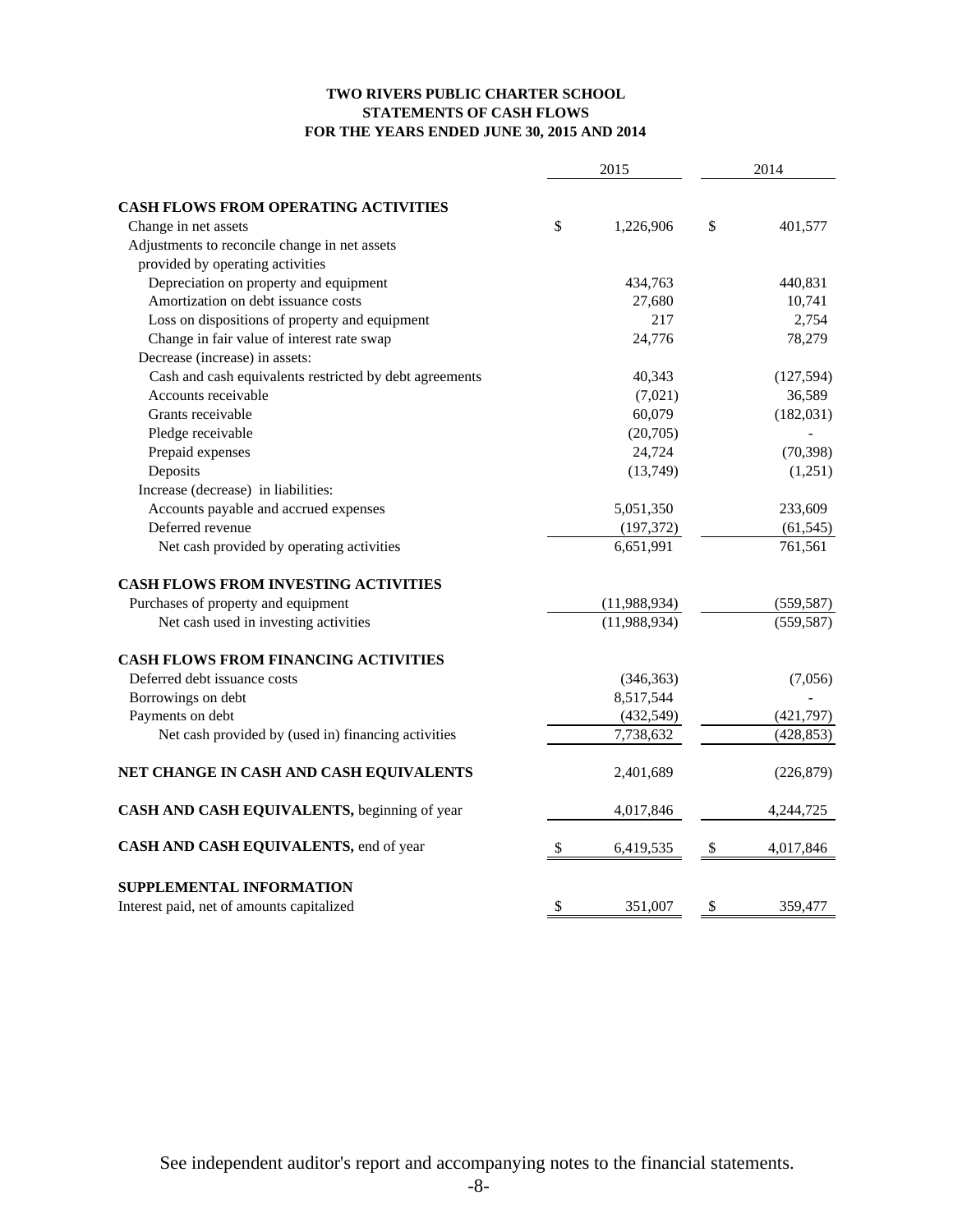## **NOTE A – ORGANIZATION AND NATURE OF BUSINESS**

Two Rivers Public Charter School, Inc. ("the School") was incorporated as a non-stock and not-forprofit School on April 4, 2003 under the laws of the District of Columbia. Its mission is to nurture a diverse group of students to become lifelong, active participants in their own education, develop a sense of self and community, and become responsible and compassionate members of society. It is open to any DC child in grades preschool through grade eight, and admission is free.

## **NOTE B – SUMMARY OF SIGNIFICANT ACCOUNTING POLICIES**

### Basis of Accounting

The School's financial statements are prepared on the accrual basis of accounting. Therefore, revenue and related assets are recognized when earned and expenses and related liabilities are recognized as the obligations are incurred.

#### Basis of Presentation

Financial statement presentation follows Financial Accounting Standards Board (FASB) Accounting Standard Codification (ASC) Topic *Not-for-Profit Entities*. In accordance with the topic, the School is required to report information regarding its financial position and activities according to three classes of net assets. Accordingly, the net assets of the School and changes therein are classified and reported as follows:

*Unrestricted Net Assets* – Net assets not subject to donor-imposed stipulations;

*Temporarily Restricted Net Assets* – Net assets subject to donor-imposed stipulations that may or will be met by either actions of the School and/or the passage of time;

*Permanently Restricted Net Assets* – Net assets subject to donor-imposed stipulations that are permanently maintained by the school. The School had no permanently restricted net assets during the years ended June 30, 2015 and 2014.

#### Use of Estimates

The preparation of the financial statements in conformity with U.S. generally accepted accounting principles requires management to make estimates and assumptions that affect certain reported amounts of assets and liabilities and disclosure of contingent assets and liabilities at the date of the financial statements and reported amounts of revenue and expenses during the reporting period. Actual results could differ from those estimates.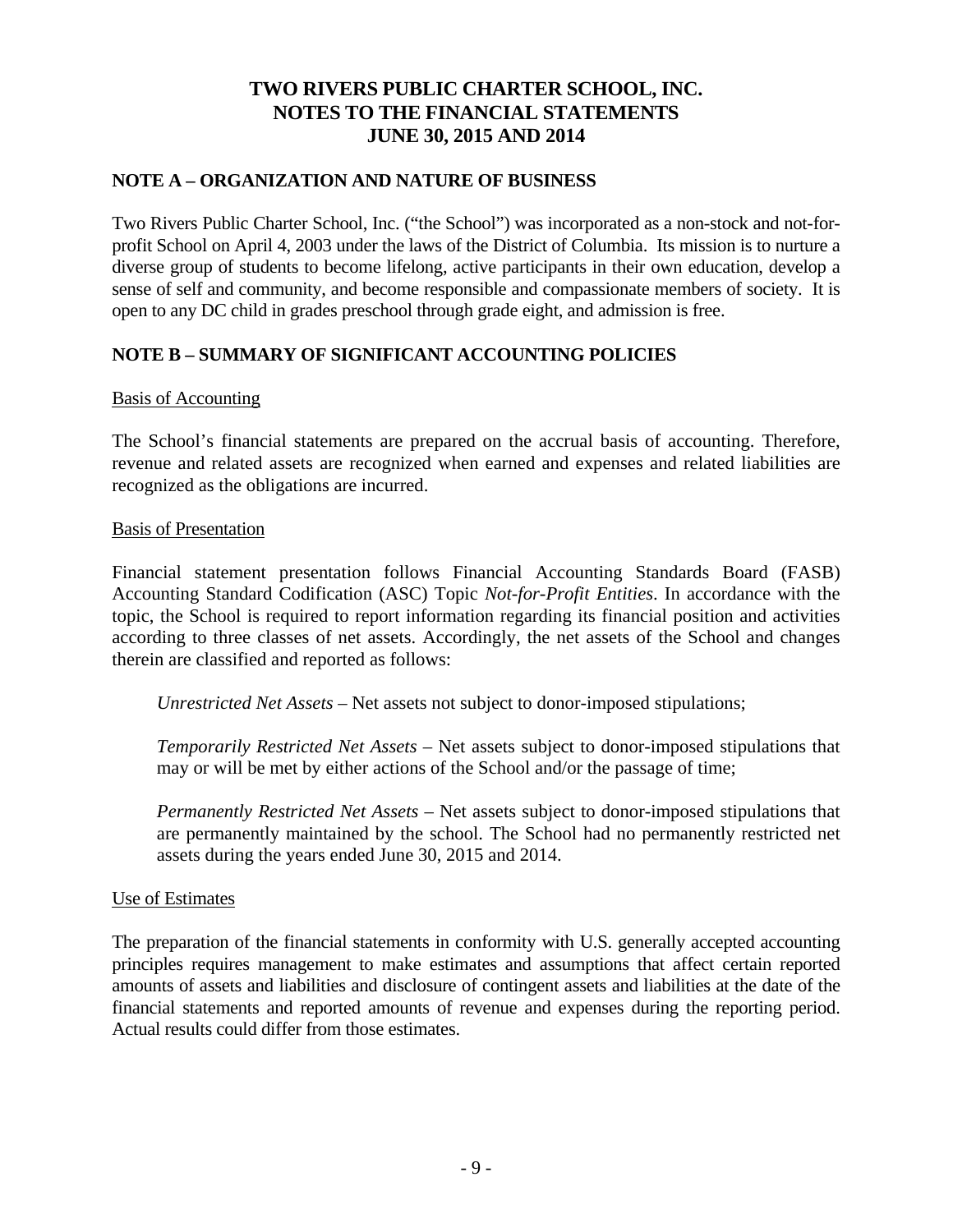(continued)

## **NOTE B - SUMMARY OF SIGNIFICANT ACCOUNTING POLICIES** (continued)

#### Cash and Cash Equivalents

The term cash and cash equivalents as used in the accompanying financial statements includes currency on hand, demand deposits, money market accounts and highly liquid investments purchased from financial institutions with a maturity of three months or less.

#### Cash and Cash Equivalents Restricted by Debt Agreements

Cash and cash equivalents restricted by debt agreements is comprised of cash and cash equivalents held by the trustee or authority to fund the current portion of debt service and a required project improvement account.

#### Grants and Accounts Receivable

Grants receivable are recorded when billed or accrued and represents claims against third parties that will be settled in cash. Grants receivable are reported net of the allowance for doubtful accounts, if any. The allowance for doubtful accounts, if any, is estimated based on historical collection trends, the age of the outstanding receivable and existing economic conditions. If actual experience changes, revisions to the allowance may be necessary. Past due grants receivable are written off when internal collection efforts have been unsuccessful in collecting the amount due. As of June 30, 2015 and 2014, the majority of the receivables are due from the federal government and the District of Columbia, which by nature, management believes is fully collectible. Therefore, no allowance for doubtful accounts has been provided.

#### Pledges receivable

Pledges receivable are unconditional promises to give that are reported at fair value. Pledges receivable that include future expected payments more than 12 months after the balance sheet date are discounted at the prime interest rate at the balance sheet date and revised at each measurement date to reflect current market conditions and the creditworthiness of donors. As of June 30, 2015, gross pledges collectible more than 12 months after the balance sheet date totaled \$15,000 with a discount of \$1,415.

#### Property and Equipment

Property and equipment are carried at cost or, if donated, at the approximate fair value at the date of donation. The School capitalizes all expenditures for property and equipment over \$1,000 and all expenditures for repairs, maintenance, and betterment that materially prolong the useful lives of the assets are capitalized. Depreciation is computed using the straight line method over the estimated useful lives of the assets, which ranges from three to 39 years. Leasehold improvements will be depreciated over the term of the lease while maintenance and repairs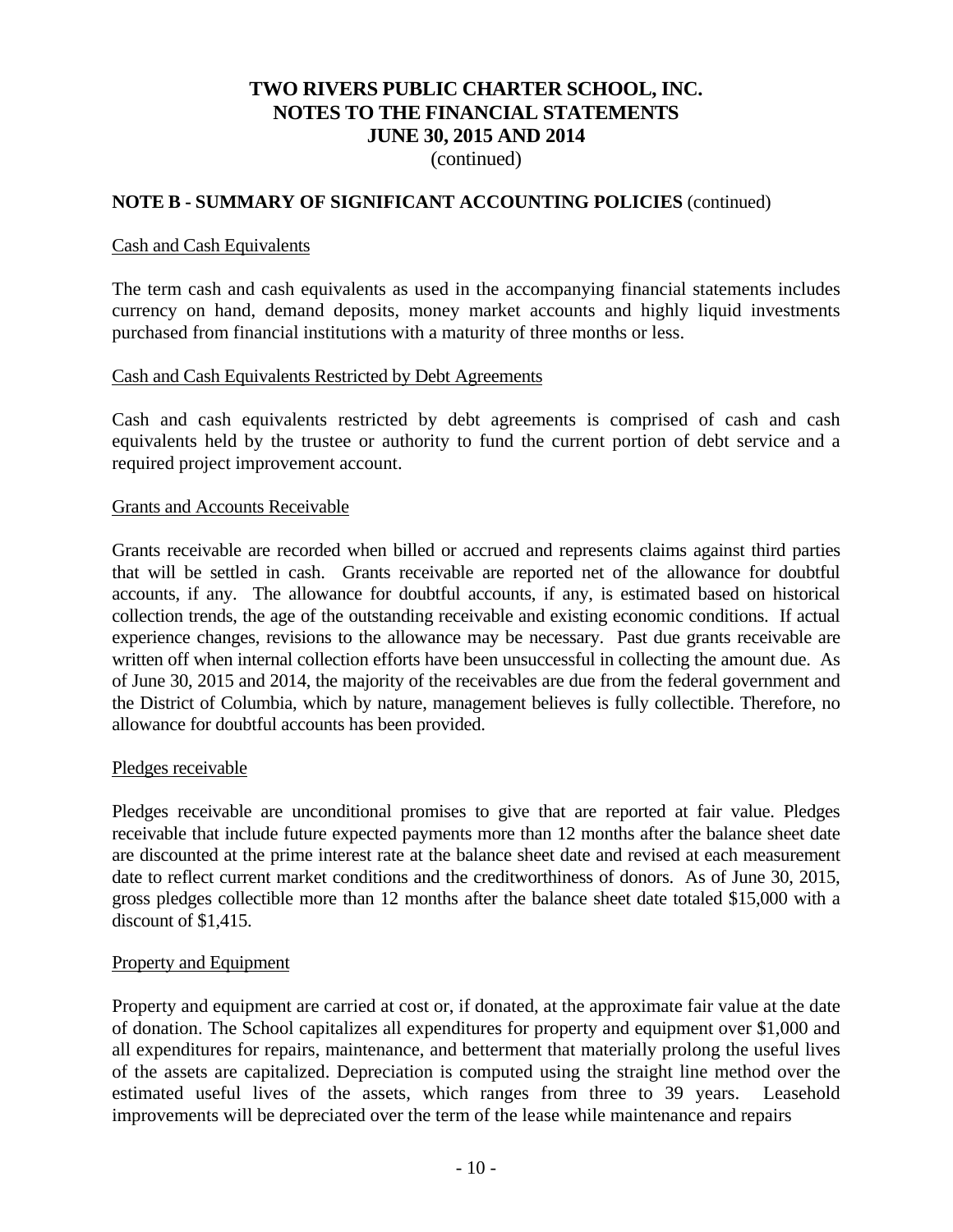(continued)

### **NOTE B - SUMMARY OF SIGNIFICANT ACCOUNTING POLICIES** (continued)

#### Property and Equipment (continued)

which do not improve or extend the life of the respective asset are charged to expense when incurred. When assets are sold or otherwise disposed of, the asset and related accumulated depreciation and amortization are removed from the accounts, and any remaining gain or loss is included in operations. Construction in progress for both the Middle and Young Schools include construction that has not been completed as of June 30, 2015. Construction in progress on the Middle School includes ongoing school facility renovations which upon completion will be reclassified to building. Construction in progress on the Young School includes construction costs and alterations which upon completion will be reclassified as leasehold improvements.

#### Deferred Revenue

Deferred revenue results from the School recognizing grant income in the period in which the work is performed. Accordingly, grant income which is received in the current fiscal year is deferred until the fiscal year in which the work is performed.

#### Contributions and Grants

Contributions and grants received are recorded as unrestricted, temporarily restricted or permanently restricted support, depending on the existence and/or nature of any donor restrictions. When a restriction expires (that is, when a stipulated time restriction ends or the purpose of the restriction is accomplished), temporarily restricted net assets are reclassified to unrestricted net assets and reported in the statement of activities as net assets released from restrictions. Restricted contributions whose restrictions are met in the same period are reported as unrestricted.

Grant revenues are received primarily from the federal government and administered by the District of Columbia government. The grants are subject to audit by the grantor agencies. Such audits could result in a request for reimbursement by the agency for expenditures disallowed under the terms and conditional of the appropriate grantor. No provision for possible adjustment has been made in the accompanying financial statements because, in the opinion of management, such adjustment, if any, would not have material effect on the financial statements.

#### Activity Fee

Activity fees are recognized at the time the activity is held. This revenue includes amounts collected from students, primarily for field trips, camps and other school related activities.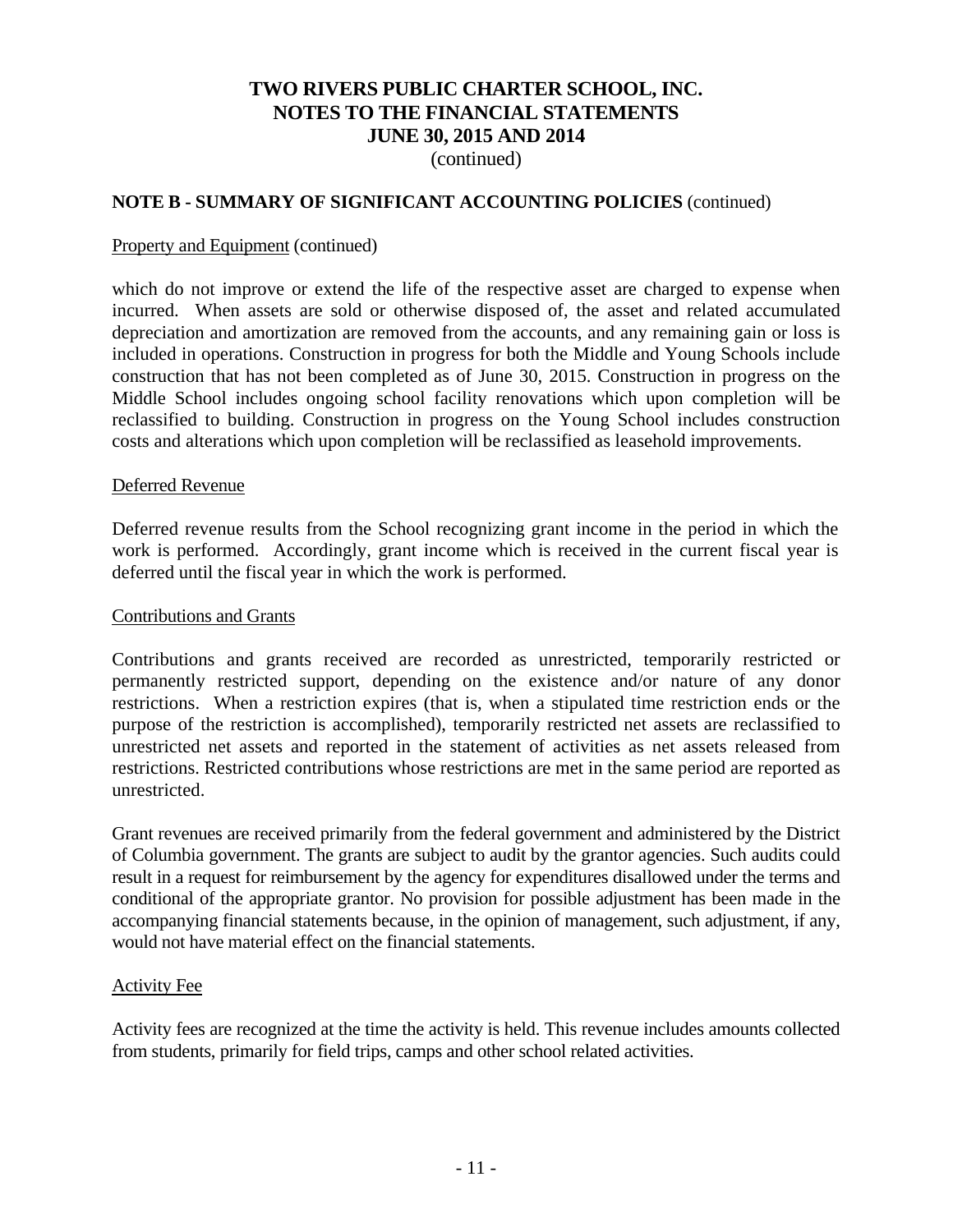(continued)

### **NOTE B - SUMMARY OF SIGNIFICANT ACCOUNTING POLICIES** (continued)

#### Debt Issuance Costs

Debt issuance costs incurred to secure financing are capitalized and are amortized over the life of the debt.

#### Functional Allocation of Expenses

The costs of providing the various programs and other activities of the School have been summarized on a functional basis in the statement of activities. Accordingly, certain costs have been allocated among the programs and supporting services benefited.

#### **Reclassifications**

Certain amounts for the year ended June 30, 2014 have been reclassified to conform to the current year presentation. The reclassification had no effect on the previously reported net assets or change in net assets.

### **NOTE C – INCOME TAXES**

The School qualifies as a tax exempt organization under Section  $501(c)(3)$  of the Internal Revenue Code. In addition, the School is classified as an entity that is not a private foundation under Section  $509(a)(1)$ .

The School has adopted the accounting for uncertainty in income taxes as required by the *Income Taxes* topic of the FASB ASC. The topic requires the School to determine whether a tax position is more likely than not to be sustained upon examination by the applicable taxing authority, including resolution of any related appeals or litigation processes, based on the technical merits of the position. The tax benefit to be recognized is measured as the largest amount of benefit that is more than fifty percent likely of being realized upon ultimate settlement which could result in the School recording a tax liability that would reduce its net assets

The School has analyzed its tax positions, and has concluded that no liability for unrecognized tax benefits should be recorded related to any uncertain tax positions taken on returns filed for open tax years (2012-2014), or expected to be taken in its 2015 tax return. The School is not aware of any tax positions for which it believes that there is a reasonable possibility that the total amounts of unrecognized tax benefits will change materially in the next twelve months.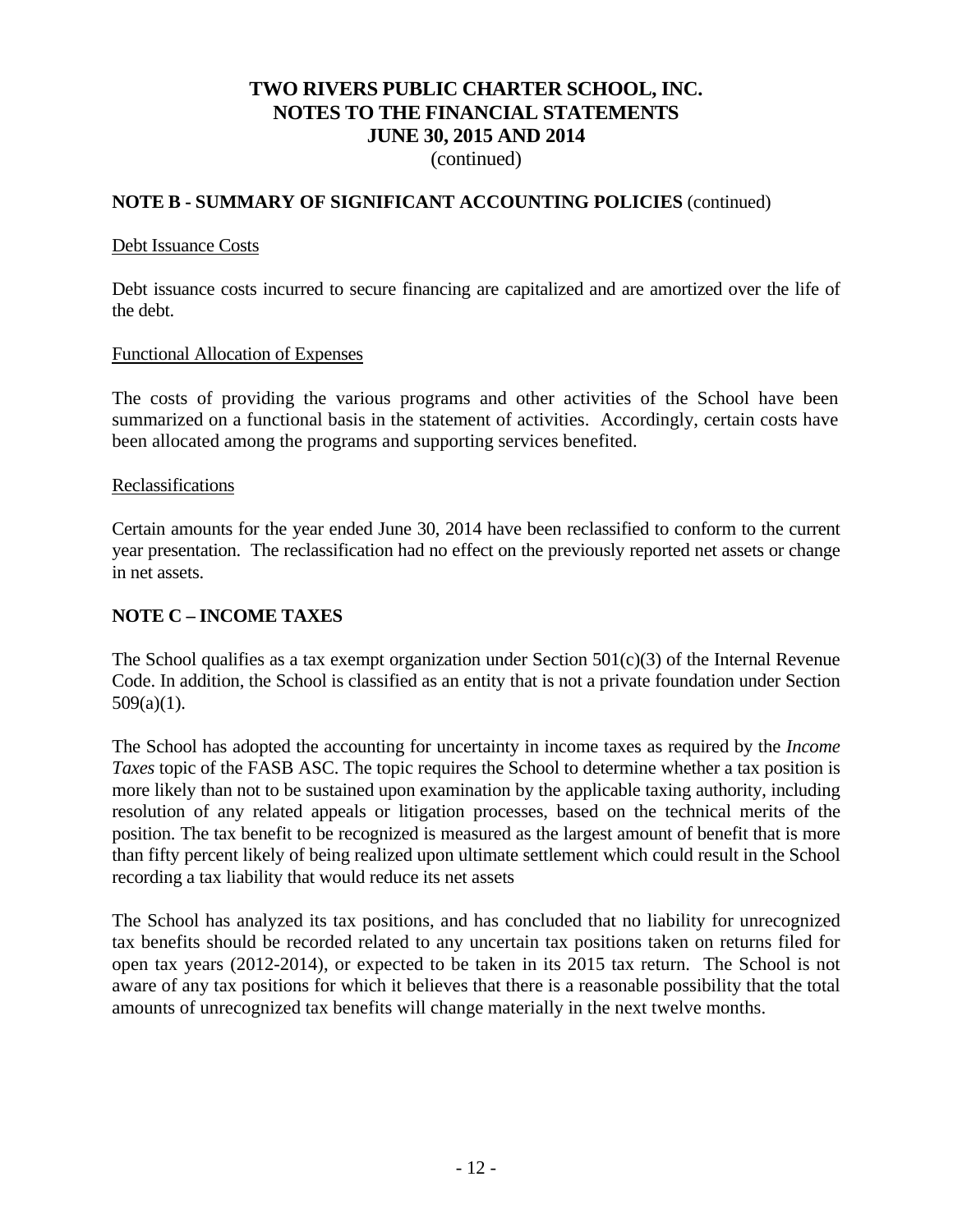(continued)

### **NOTE D – PROPERTY AND EQUIPMENT**

The following is a summary of property and equipment at June 30:

|                                          | 2015            | 2014            |
|------------------------------------------|-----------------|-----------------|
| Land                                     | 5,454,478<br>\$ | 5,454,478<br>\$ |
| <b>Building</b>                          | 11,061,934      | 11,003,938      |
| Furniture and equipment                  | 462,505         | 434,429         |
| Computers                                | 716,290         | 637,691         |
| Construction in progress - Young School  | 11,993,131      | 147,034         |
| Construction in progress - Middle School | 11,067          | 34,853          |
|                                          | 29,699,405      | 17,712,423      |
| Less: Accumulated depreciation           | (2,907,397)     | (2,474,369)     |
| Total propert and equipment, net         | 26,792,008      | 15,238,054      |

Depreciation expense for the years ended June 30, 2015 and 2014 totaled \$434,763 and \$440,831, respectively.

### **NOTE E – DEBT ISSUANCE COSTS**

The following is a summary of debt issuance costs as of June 30:

|                                 | 2015     |           |
|---------------------------------|----------|-----------|
| Loan fees                       | 556,583  | 267,947   |
| Less allowance for amortization | (22,329) | (52, 376) |
| Debt issuance costs, net        | 534,254  | 215,571   |

Amortization expense for the years ended June 30, 2015 and 2014 totaled \$27,680 and \$10,741, respectively.

#### **NOTE F - DEBT**

#### Revenue Bonds

On June 6, 2013, the District of Columbia issued \$14,500,000 of Variable Rate Revenue Bonds (Series 2013 Bonds) and loaned the proceeds to the School. The Series 2013 Bonds mature June 1, 2038 and bear interest at a rate equal to 70% of the sum of one-month LIBOR and a spread of 2.21% per annum. In accordance with the terms of the agreement, the spread fluctuates with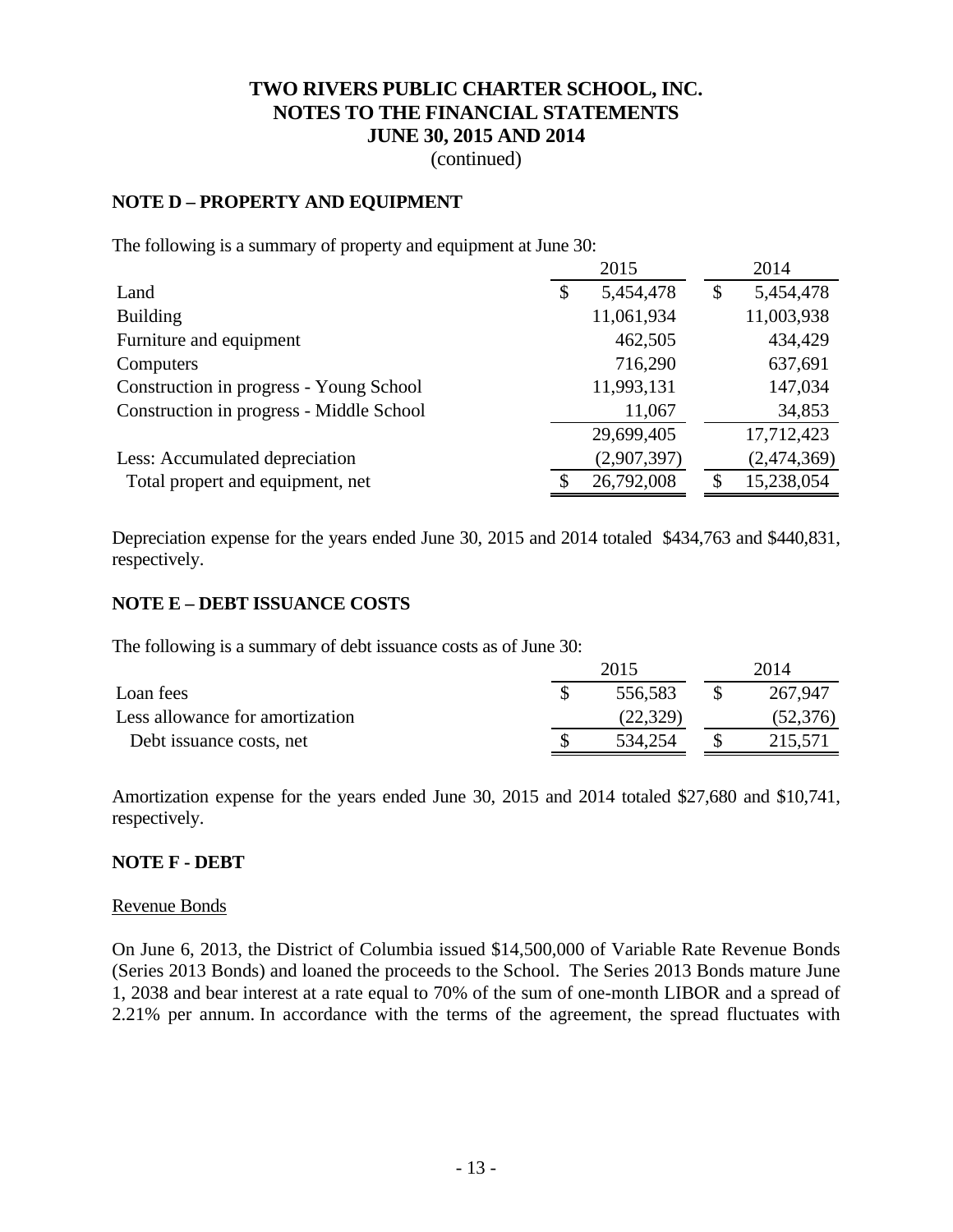(continued)

#### **NOTE F - DEBT** (continued)

#### Revenue Bonds (continued)

changes to the maximum federal corporation tax rate, which is currently 35%. The interest rate effective as of June 30, 2015 and 2014 was 1.68% and 1.65% per annum, respectively. In conjunction with the Series 2013 Bonds, the School entered into an agreement with a bank to purchase the Series 2013 Bonds and hold them through June 1, 2018. In accordance with this agreement, the School has agreed to make monthly payments to retire the Series 2013 Bonds based on a 25 year amortization schedule. The Series 2013 Bonds are secured by the building, furniture, fixtures and equipment located at 1227 and 1234  $4<sup>th</sup>$  Street N.E. Washington, DC. At the end of the bank's five year commitment the School will either renew this agreement or find another credit facility to support the Series 2013 Bonds that will allow them to be resold weekly on the open market. The agreement with the bank contains certain financial and operating covenants. In the opinion of management, the School has complied with the required covenants for 2015 and 2014. The School has entered into an interest rate swap agreement with a bank that effectively fixes the interest rate on the bonds at 2.52% per annum through June 1, 2018 (see below). As of June 30, 2015 and 2014, the total outstanding debt related to this loan totaled \$13,654,654 and \$14,078,203, respectively.

#### **Other Financing**

In March 2015, the School entered into a loan agreement with SunTrust, a commercial bank, to finance the construction and renovation of Charles E. Young Elementary School ("Young School"). The loan is considered a senior loan that is secured by two subordinate loans from Building Hope, a 501(c)3 nonprofit organization, and from the Office of Public Charter School Financing and Support ("OPCSFS") pursuant to separate loan agreements. The OPCSFS loan and Building Hope loan are junior in payment and priority to the senior (SunTrust) loan and will be secured on a subordinate basis by a second lien on certain property of the School. Per the terms of the senior loan, America's Charter School Finance Corporation (an affiliate of Building Hope) and OPCSFS issued credit enhancements of \$500,000 each to secure the loans. These credit enhancements will be secured equally between America's Charter School Finance Corporation and OPCSFS by a third lien on the leasehold deed of trust on the Young School leasehold, rents, etc.

Under this arrangement, the maximum combined loan amount approved is \$14 million, with \$11 million from SunTrust, \$1.5 million from Office of Public Charter School Financing (OPCFS) and \$1.5 million Building Hope. As of June 30, 2015, the total outstanding debt related to these loans totaled \$8,517,544.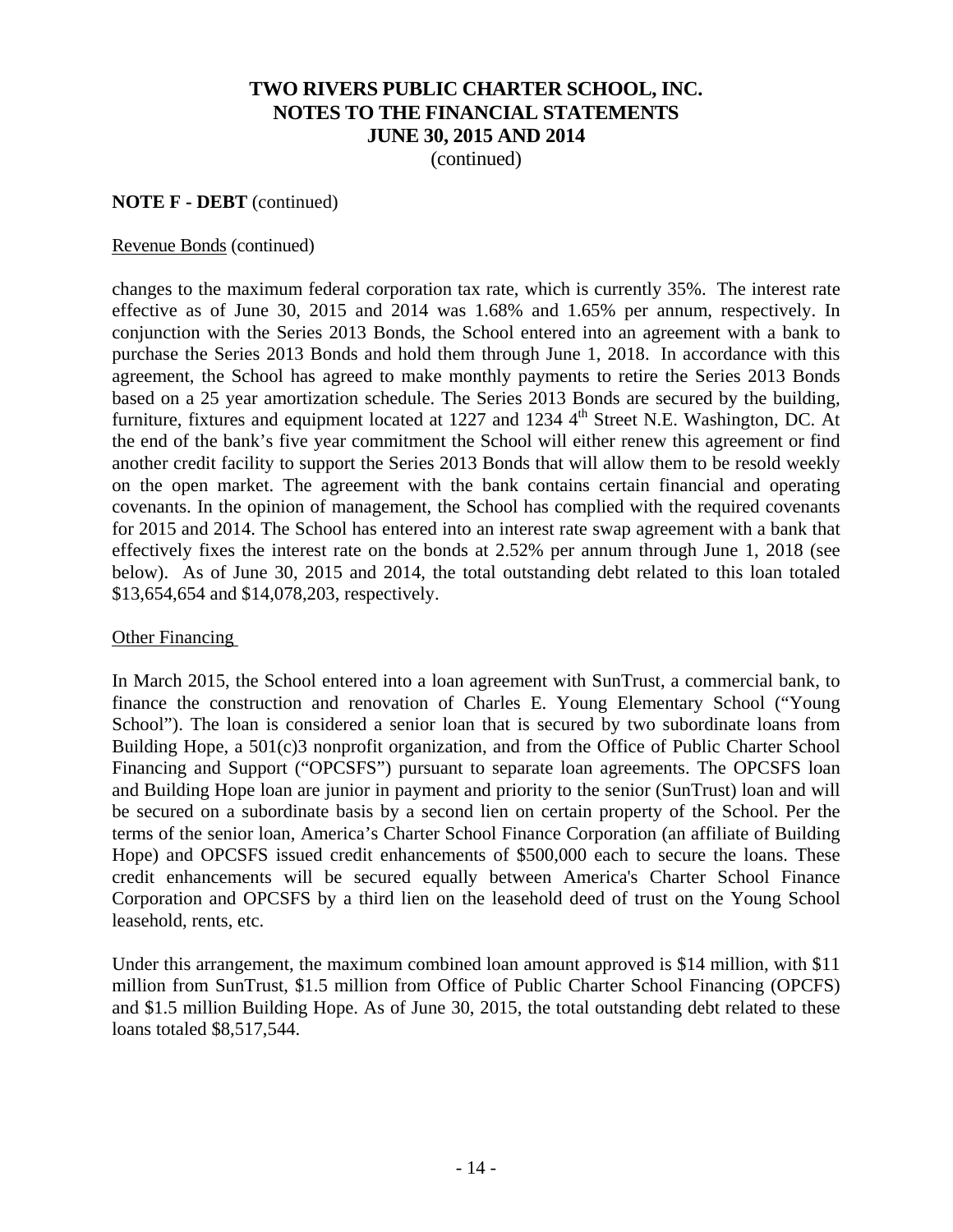(continued)

#### **NOTE F - DEBT** (continued)

| The following summarizes long-term debt as of June 30: |     |            |   |            |
|--------------------------------------------------------|-----|------------|---|------------|
|                                                        |     | 2015       |   | 2014       |
| District of Columbia Variable Rate Revenue Bonds       |     |            |   |            |
|                                                        |     |            |   |            |
| (Two Rivers Public Charter School Issue) Series 2013   | \$. | 13,645,654 | S | 14,078,203 |
| SunTrust Loan, 2.6%, maturity 3/5/17                   |     | 5,517,544  |   |            |
| OPCSFS Loan, 4.5%, maturity 3/5/17                     |     | 1,500,000  |   |            |
| Building of Hope Loan, 6.0%, maturity 3/5/17           |     | 1,500,000  |   |            |
|                                                        |     | 22,163,198 |   | 14,078,203 |
| Less: current maturity                                 |     | (458, 320) |   | (432, 549) |
| Total long-term debt, net of current portion           |     | 21,704,878 |   | 13,645,654 |
|                                                        |     |            |   |            |

Aggregate annual maturities of the debt are as follows for the years ended June 30:

| 2016       | \$<br>458,320    |
|------------|------------------|
| 2017       | 8,957,685        |
| 2018       | 466,481          |
| 2019       | 478,373          |
| 2020       | 490,568          |
| Thereafter | 11,311,771       |
| Total      | 22,163,198<br>\$ |

## Derivative Instrument

The School entered into an interest swap agreement effective June 6, 2013 with a termination date of June 1, 2018. The interest rate swap instrument, which has been designated as a cash flow hedge, was determined to be fully effective. The School's interest rate swap had a notional value of \$13,645,654 and \$14,078,203 which is the full amount of the outstanding debt at June 30, 2015 and 2014, respectively. Under the interest rate swap agreement, the School is to pay a fixed rate of 2.52% per annum on a monthly basis, while receiving the variable rate of the Series 2013 Bonds (see above). Subject to the terms of the agreement, upon an event of default or termination, the non-defaulting party has the option to terminate the agreement prior to the termination date. Monthly net settlement payments are recorded as interest expense in statements of activities. The fair value of the interest rate swap as of June 30, 2015 and 2014, is a liability of \$103,055 and \$78,279, respectively. Changes in the fair value of the interest rate swap are reported in the statement of activities.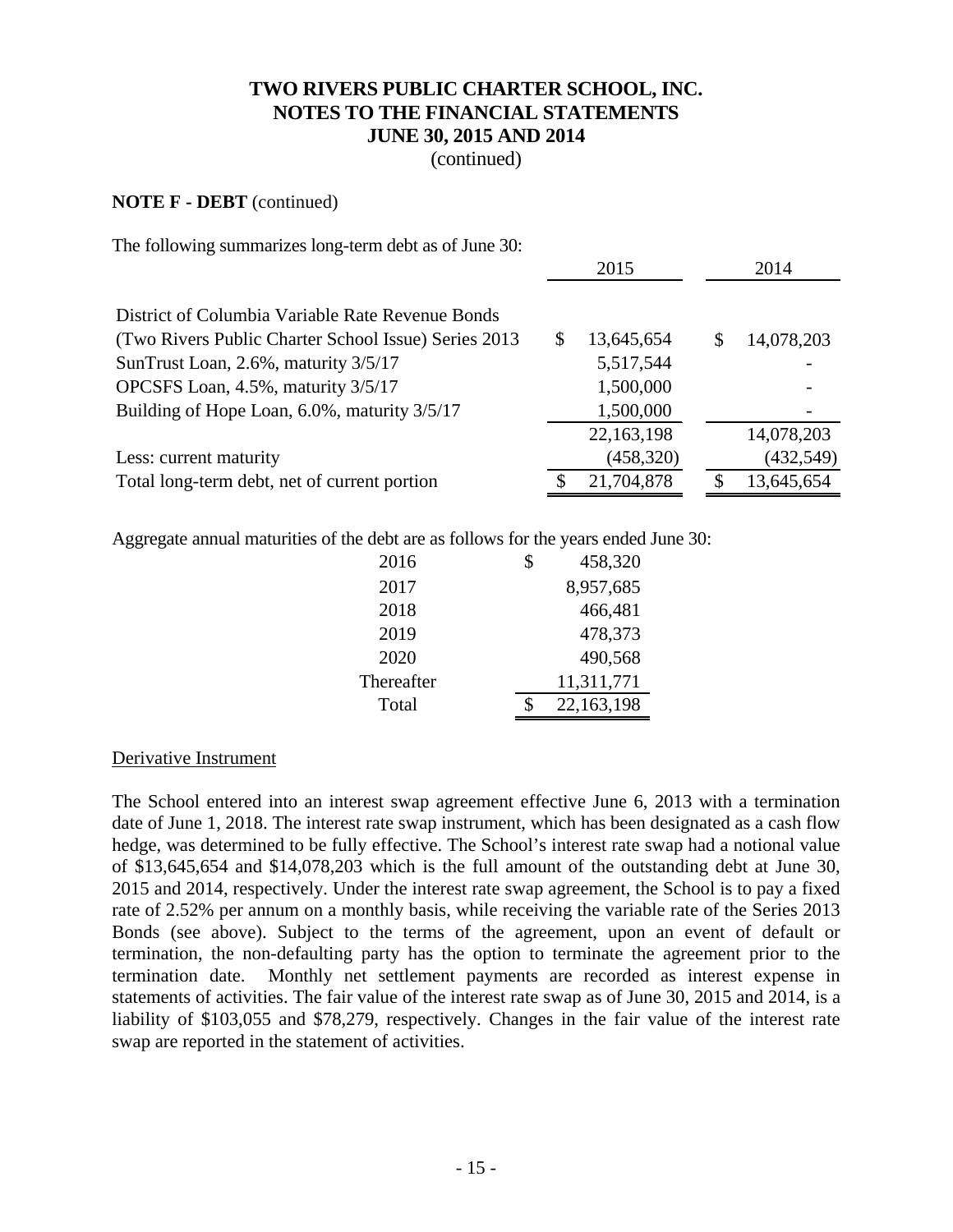(continued)

### **NOTE G – FAIR VALUE MEASUREMENTS**

In accordance with the *Fair Value and Measurements* topic of the FASB ASC, investments carried at fair value using quoted prices in active markets for identical obligations. Realized and unrealized gains and losses are reflected in the statement of activities.

Fair value, as defined in the fair value measurement accounting guidance, is the price that would be received to sell an asset or paid to transfer a liability in an orderly transaction between market participants at the measurement date, or exit price. This guidance was applied prospectively and the adoption did not materially impact the School's financial position, results of activities, or cash flows.

The guidance on fair value measurement accounting requires that the School make assumptions market participants would use in pricing an asset or liability based on the best information available. The School considers factors that were not previously measured when determining the fair value of financial instruments. These factors include nonperformance risk (the risk that the obligation will not be fulfilled) and credit risk, of the reporting entity (for liabilities) and of the counterparty (for assets). The fair value measurement guidance prohibits inclusion of transaction costs and any adjustments for blockage factors in determining the instruments' fair value. The principal or most advantageous market should be considered from the perspective of the reporting entity.

Fair value, where available, is based on observable quoted market prices. Where observable prices or inputs are not available, several valuation models and techniques are applied. These models and techniques attempt to maximize the use of observable inputs and minimize the use of unobservable inputs. The process involves varying levels of management judgment, the degree of which is dependent on the price transparency of the instruments or market and the instruments' complexity.

To increase consistency and enhance disclosure of the fair value of financial instruments, the fair value measurement accounting guidance creates a fair value hierarchy to prioritize the inputs used to measure fair value into three categories. A financial instrument's level within the fair value hierarchy is based on the lowest level of input significant to the fair value measurement, where Level 1 is the highest and Level 3 is the lowest. The three levels are defined as follows:

*Level 1* – Observable inputs such as quoted prices in active markets. Active markets are those in which transactions for the asset or liability occur with sufficient frequency and volume to provide pricing information on an ongoing basis.

*Level 2* – Inputs other than quoted prices in active markets that are either directly or indirectly observable. These include quoted market prices for similar assets or liabilities, quoted market prices for identical or similar assets in markets that are not active, adjusted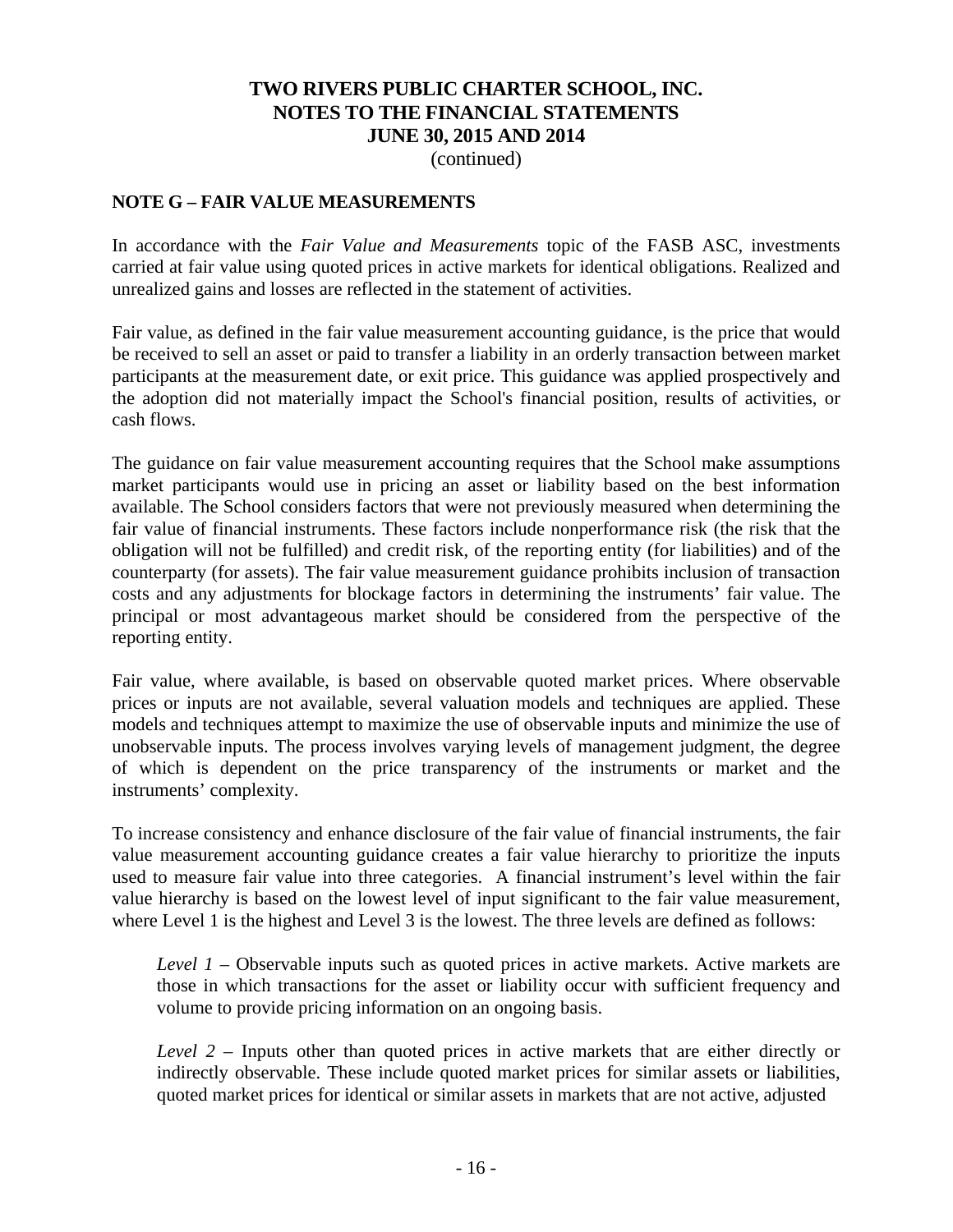(continued)

#### **NOTE G – FAIR VALUE MEASUREMENTS** (continued)

quoted market prices, inputs from observable data such as interest rate and yield curves, volatilities or default rates observable at commonly quoted intervals or inputs derived from observable market data by correlation or other means.

*Level 3* – Unobservable inputs in which little or no market data exists, therefore requiring an entity to develop its own assumptions. Unobservable inputs should only be used to the extent observable inputs are not available.

The fair value of the School's interest rate swap is based on a calculated mathematical approximation derived from proprietary models of a third party specialist, based on estimated mid-market values of the interest rate swap. Valuations are shown from the counterparty's perspective. The estimate is based on the third party's valuation models and assumptions and available market data. The interest rate swap agreement is subject to changes in interest rates and other market risk, and the value can fluctuate significantly at the measurement date.

The following table summarizes the School's obligations measured at fair value on a recurring basis as of June 30, 2015:

|                          | Level 1                  | Level 2                  | Level 3 |   | Total   |
|--------------------------|--------------------------|--------------------------|---------|---|---------|
|                          |                          |                          |         |   |         |
| Interest rate swap       | $\overline{\phantom{a}}$ | $\overline{\phantom{a}}$ | 103,055 | Φ | 103,055 |
| <b>Total Obligations</b> | $\overline{\phantom{0}}$ | $\overline{\phantom{0}}$ | 103,055 |   | 103,055 |

The following table sets forth a summary of changes in the fair value of the School's level 3 obligations for the years ended June 30:

|                              |  | 2014    |  |                          |
|------------------------------|--|---------|--|--------------------------|
| Beginning Balance, July 1,   |  | 78.279  |  | $\overline{\phantom{0}}$ |
| Change in interest rate swap |  | 24,776  |  | 78,279                   |
| Ending Balance at June 30,   |  | 103.055 |  | 78,279                   |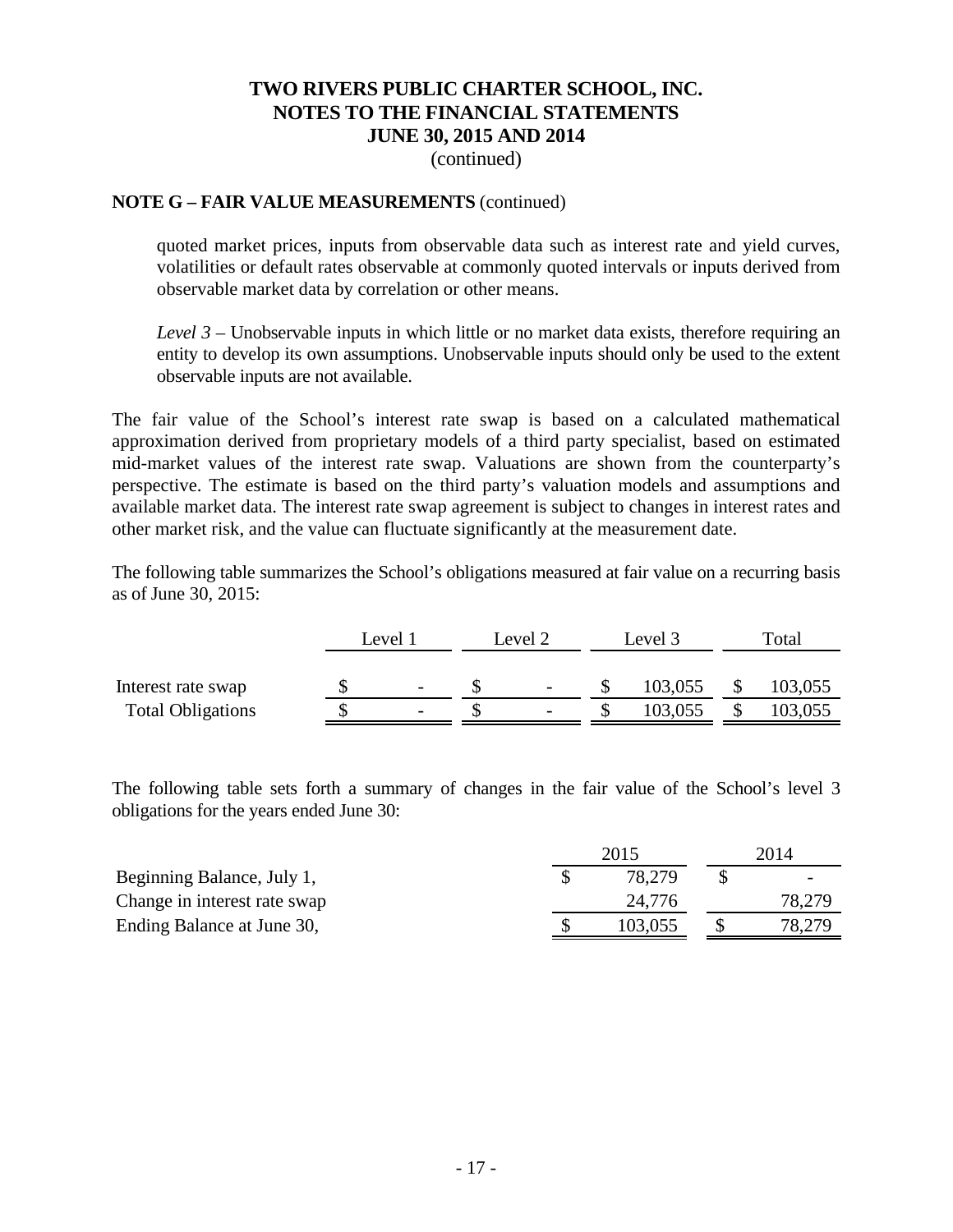(continued)

#### **NOTE H - TEMPORARILY RESTRICTED NET ASSETS**

Temporarily restricted net assets as of June 30, 2015 and 2014 were available for:

|                                | 2015         |    | 2014   |  |
|--------------------------------|--------------|----|--------|--|
| PD Program                     | 34,183<br>\$ | \$ | 15,192 |  |
| <b>Breakthrough School</b>     | 64,491       |    |        |  |
| Ann Goiser                     | 21,494       |    |        |  |
| Literacy Magazine              | 415          |    |        |  |
| Playground                     | 700          |    |        |  |
| <b>Action for Healthy Kids</b> | 2,500        |    |        |  |
| Music Program                  |              |    | 917    |  |
| <b>College Preparation</b>     |              |    | 500    |  |
| Total                          | 123,783      | S. | 16,609 |  |
|                                |              |    |        |  |

#### **NOTE I – RETIREMENT PLAN**

The School maintains a salary reduction plan under Section 403(b) of the Internal Revenue Code named Two Rivers Public Charter School, Inc. 403(b) Plan ("the Plan"). Employees that work 20 or more hours per week are eligible to participate in the plan. The School contributes a percentage of compensation, which is determined annually by the Board of Trustees. For the years ended June 30, 2015 and 2014, the Trustees approved employer contributions of 100% on the first 6% of eligible compensation and 50% of an additional 6% of eligible compensation, which totaled \$260,867 and \$240,026, respectively.

### **NOTE J - DONATED SERVICES AND MATERIALS**

Donated services and materials are recognized at fair value at the date of the donation. Contributions of services are recognized if the services received create or enhance non-financial assets or require specialized skills, and are provided by individuals possessing those skills, and would typically need to be purchased if not provided by donation. Contributed services and promises to give services that do not meet the above criteria are not recognized. During the year ended June 30, 2015, the School received \$7,653 donated services and \$35,131 donated goods. During the year ended June 30, 2014, the School received \$2,819 services and \$14,306 goods. Donated revenue is included in the statement of activities as private gifts and grants. The expenses are allocated on the statement of functional expenses based on how they were used.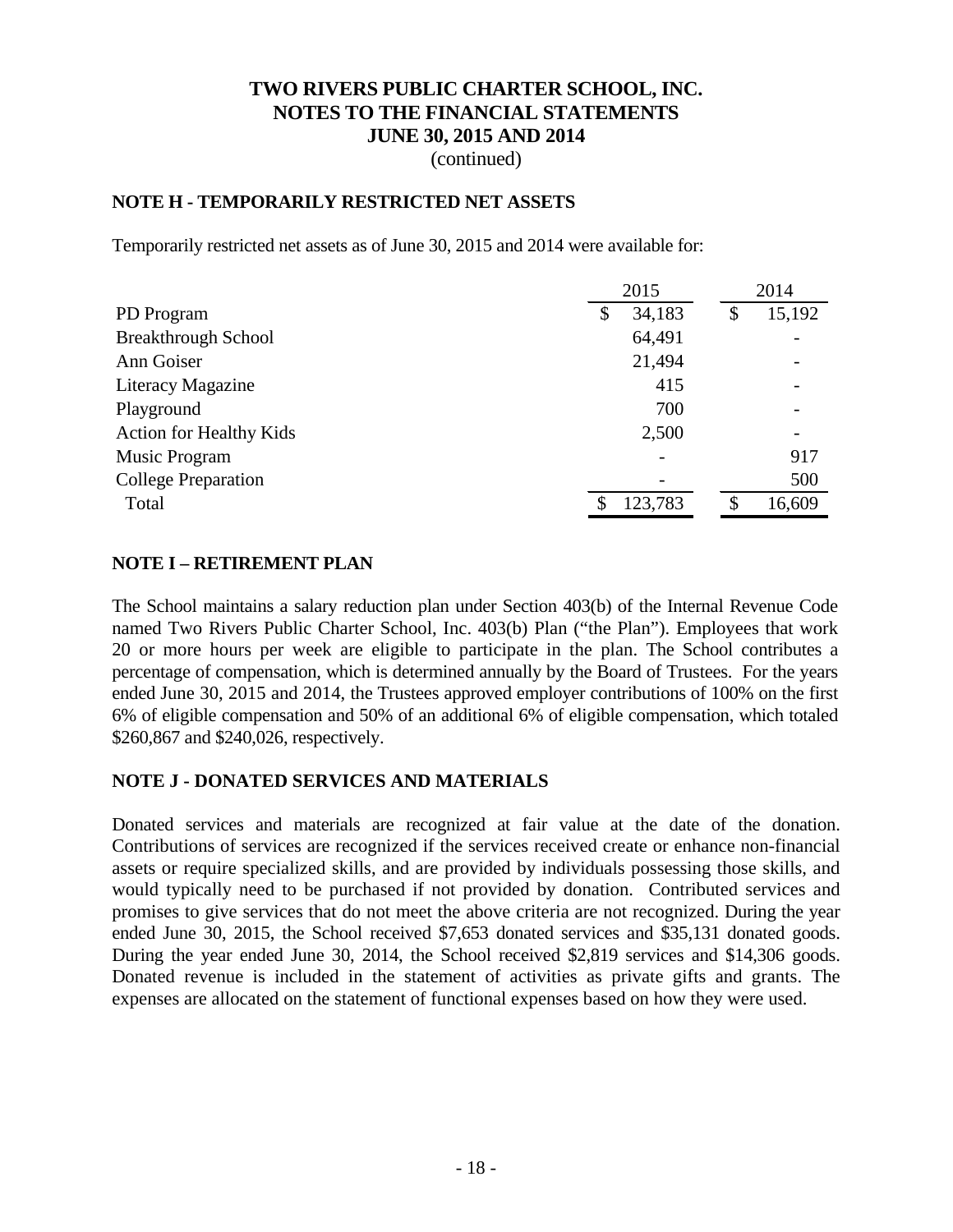(continued)

### **NOTE K – CONCENTRATION OF RISK**

The School is supported primarily through local appropriations, federal grants, and contracts. For the fiscal years ended June 30, 2015 and 2014 approximately 81% and 89%, respectively, of total revenue was provided through local appropriations from the District of Columbia.

As of June 30, 2015 and 2014, the School had cash that exceeded federally insured limits by approximately \$6,207,000 and \$3,600,000, respectively. Management has evaluated the financial institutions and does not believe it is exposed to any significant credit risk.

### **NOTE L - AVERAGE COST PER STUDENT**

For the years ended June 30, 2015 and 2014, the average cost per student was approximately \$19,927 and \$18,245, respectively. This is calculated by dividing total noncapital expenditures, by the school's full-time student enrollment.

### **NOTE M – COMMITMENTS AND CONTINGENT LIABILITIES**

The School receives revenue from government grants and contracts that are subject to inspection and audit by the appropriate funding agency. The purpose is to determine whether program funds were used in accordance with their respective guidelines and regulations. The potential exists for disallowance of previously funded program costs. The School is of the opinion that disallowance, if any, arising from such audits will not have a material effect on the financial statements. The School has no provision for possible disallowance of program costs on its financial statements.

## **NOTE N – LEASE COMMITMENTS**

Effective September 1, 2015, the School entered a lease agreement with the District of Columbia to lease the facility known as Charles Young School. The lease expires in 2040, with an option to renew for an additional 25 years. The annual base rent shall be \$471,250 with a 2% increase on each anniversary of the commencement date.

During the initial term of the lease, rent abatement is available in the form of rent credits for construction costs on a dollar for dollar basis, as long as the initial construction project is at least \$10 million. As of June 30, 2015 and 2014, the School incurred \$11,993,130 and \$147,034, respectively, of construction costs on the Charles Young School (Note D), which are included with property and equipment on the statement of financial position and will be amortized over the lease term once construction is complete.

Future minimum lease payments on the net value as of June 30, 2015 totaled \$1,755,569 and will begin in 2038, the last three years of the initial 25 year lease life.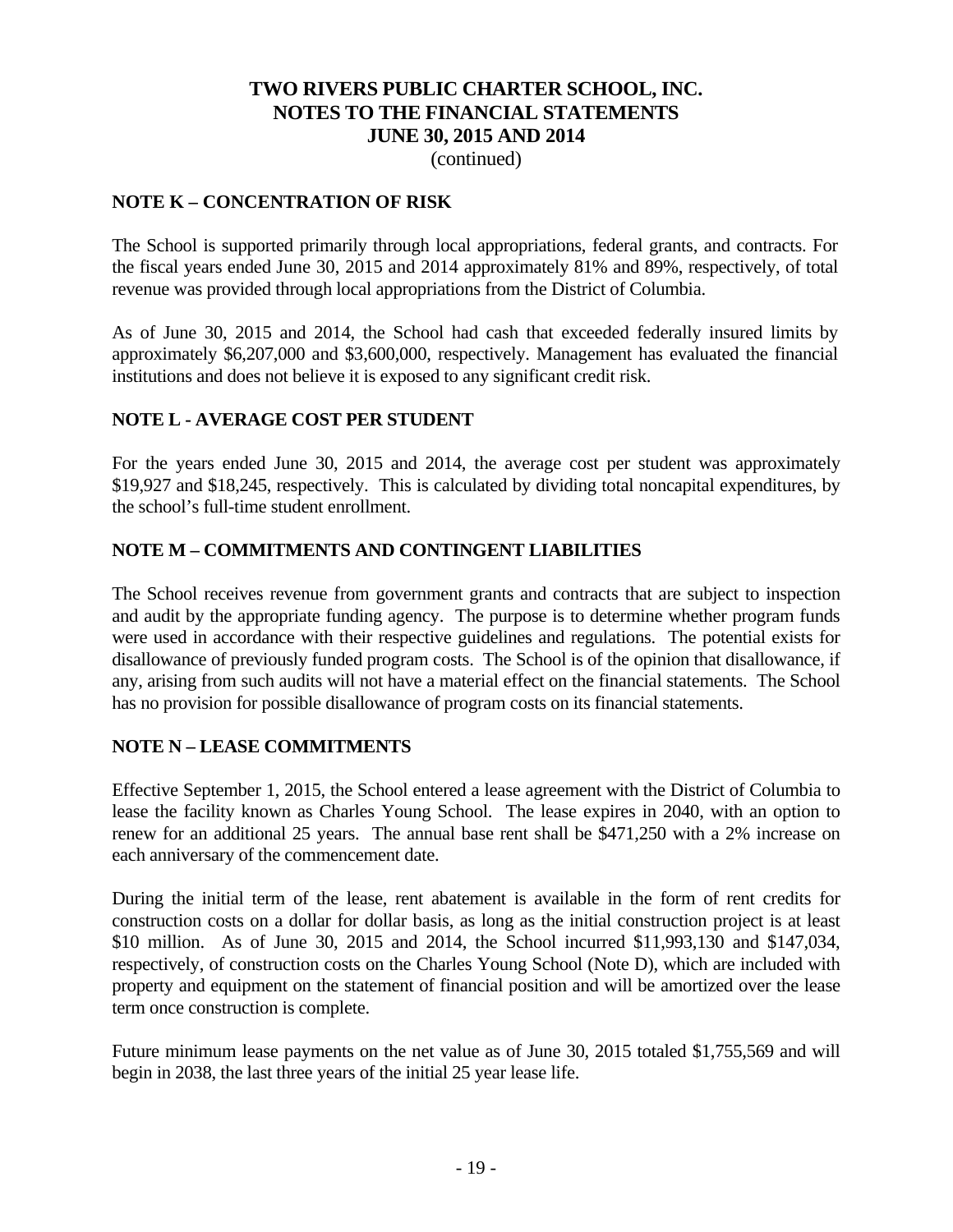(continued)

### **NOTE O – CONDITIONAL PROMISE TO GIVE**

Conditional promises to give are recognized as contributions when the donor-imposed conditions are substantially met. In July 2014, the School was awarded a \$462,500 grant from New Schools Venture Funds to support the mission of the School through expansion and planning, academic systems and performance, and organizational sustainability. The grant will be awarded upon specific agreed-upon conditions that the School meets timely milestones. The first and second milestones were met and the School received payments and therefore recognized revenue totaling \$200,000 during the year ended June 30, 2015. The remaining payments are scheduled by additional milestones with the following anticipation dates: \$100,000 October 15, 2015, \$100,000 October 15, 2016 and \$62,500 October 15, 2017.

### **NOTE P - SUBSEQUENT EVENTS**

In July 2015, the Board approved entering into the New Market Tax Credit program ("NMTC"). The NMTC program encourages investment in real estate projects in low-income communities by allowing investors to receive tax credits against their federal income tax return in exchange for making qualified investments in Community Development Entities ("CDE"s). The CDE's purpose is to make loans and investments to the School's Qualified Active Low-Income Community Businesses, to be established as a wholly owned subsidiary of the School.

As required by the *Subsequent Events* topic of the FASB ASC, the School has evaluated the impact of its financial statements and disclosure of certain transactions occurring subsequent to its year end through the date of the auditors' report, which is the date the School's financial statements were available to be issued.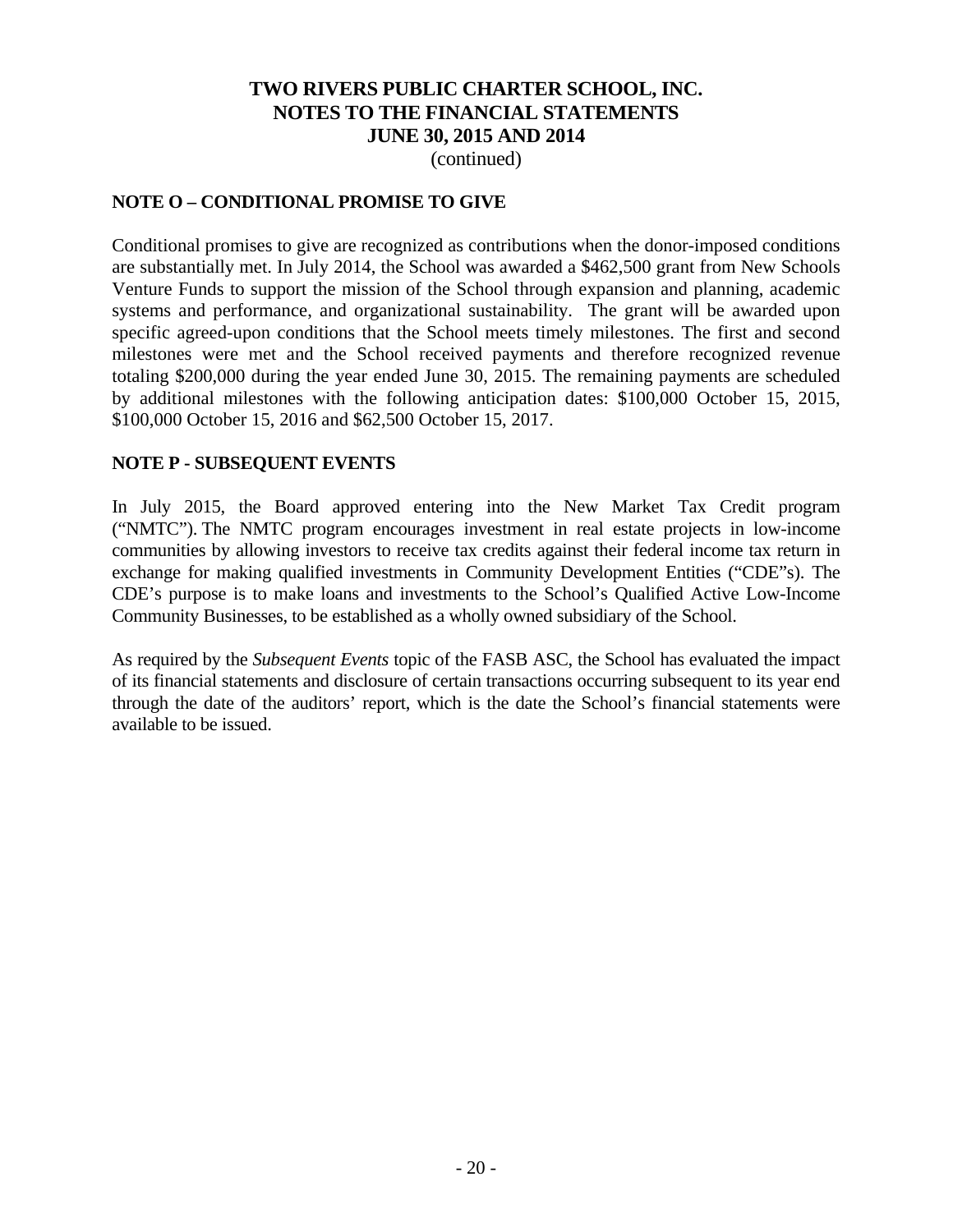

1730 Rhode Island Avenue, NW Suite 800 Washington, DC 20036 (202) 296-3306 Fax: (202) 296-0059

## **INDEPENDENT AUDITORS' REPORT ON INTERNAL CONTROL OVER FINANCIAL REPORTING AND ON COMPLIANCE AND OTHER MATTERS BASED ON AN AUDIT OF FINANCIAL STATEMENTS PERFORMED IN ACCORDANCE WITH** *GOVERNMENT AUDITING STANDARDS*

Board of Trustees Two Rivers Public Charter School, Inc. Washington, DC

We have audited, in accordance with the auditing standards generally accepted in the United States of America and the standards applicable to financial audits contained in the *Government Auditing Standards* issued by the Comptroller General of the United States, the financial statements of Two Rivers Public Charter School, Inc. ("the School"), which comprise the statements of financial position as of June 30, 2014, and the related statements of activities, and cash flows, for the year then ended, and the related notes to the financial statements, and have issued our report thereon dated October 28, 2015.

#### **Internal Control Over Financial Reporting**

In planning and performing our audit of the financial statements, we considered the School's internal control over financial reporting (internal control) to determine the audit procedures that are appropriate in the circumstances for the purpose of expressing our opinion on the financial statements, but not for the purpose of expressing an opinion on the effectiveness of the School's internal control. Accordingly, we do not express an opinion on the effectiveness of the School's internal control.

A *deficiency in internal control* exists when the design or operation of a control does not allow management or employees, in the normal course of performing their assigned functions, to prevent, or detect and correct misstatements on a timely basis. A *material weakness* is a deficiency, or a combination of deficiencies, in internal control such that there is a reasonable possibility that a material misstatement of the entity's financial statements will not be prevented, or detected and corrected on a timely basis. A *significant deficiency* is a deficiency, or a combination of deficiencies, in internal control that is less severe than a material weakness, yet important enough to merit attention by those charged with governance.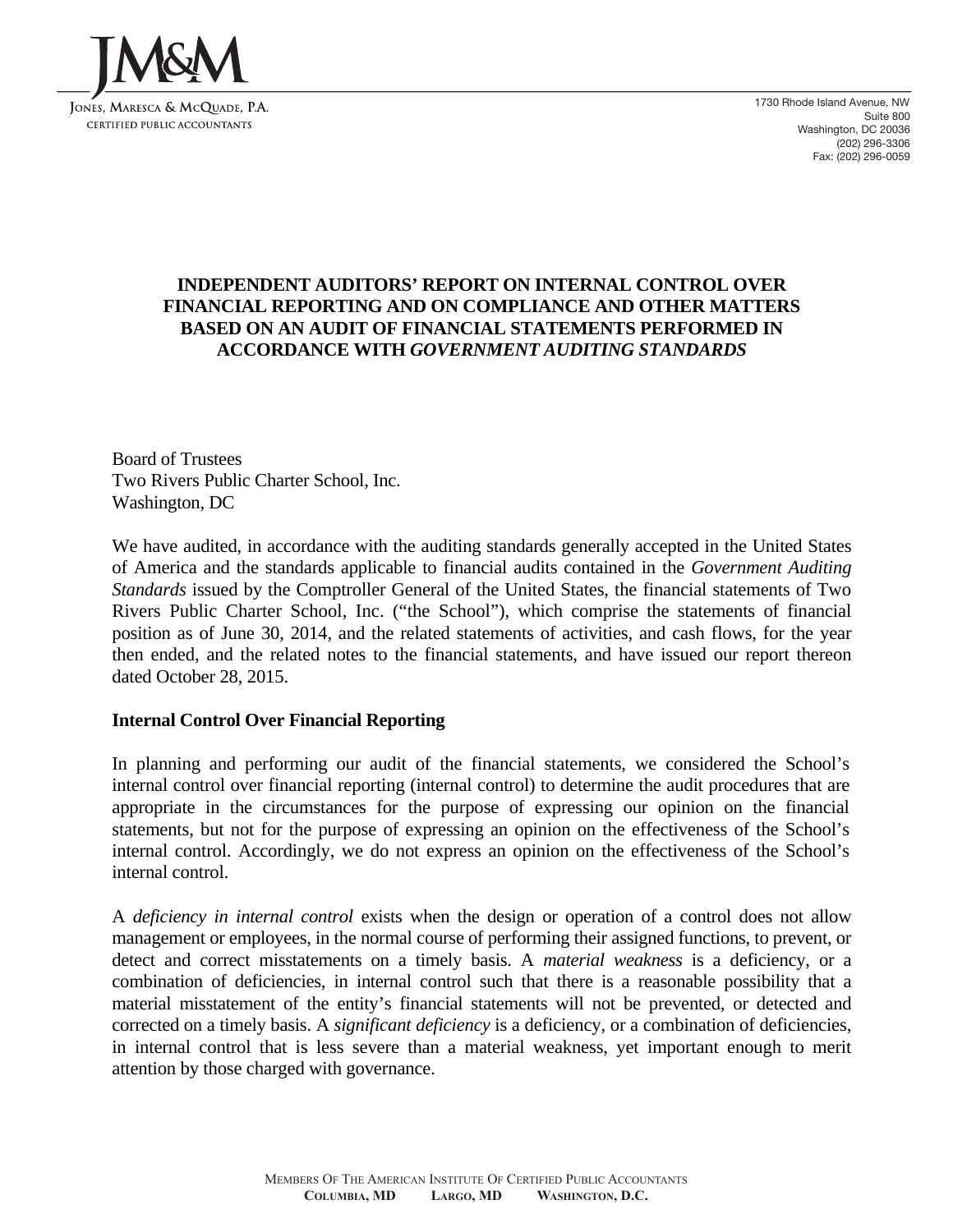Our consideration of internal control over financial reporting was for the limited purpose described in the first paragraph of this section and was not designed to identify all deficiencies in internal control over financial reporting that might be material weaknesses or significant deficiencies. Given these limitations, during our audit we did not identify any deficiencies in internal control that we consider to be material weaknesses. However, material weaknesses may exist that have not been identified.

## **Compliance and Other Matters**

As part of obtaining reasonable assurance about whether the School's financial statements are free of material misstatement, we performed tests of its compliance with certain provisions of laws, regulations, contracts, and grant agreements, noncompliance with which could have a direct and material effect on the determination of financial statement amounts. However, providing an opinion on compliance with those provisions was not an objective of our audit, and accordingly, we do not express such an opinion. The results of our tests disclosed no instances of noncompliance or other matters that are required to be reported under *Government Auditing Standards*.

### **Purpose of this Report**

The purpose of this report is solely to describe the scope of our testing of internal control and compliance and the results of that testing, and not to provide an opinion on the effectiveness of the entity's internal control or on compliance. This report is an integral part of an audit performed in accordance with *Government Auditing Standards* in considering the entity's internal control and compliance. Accordingly, this communication is not suitable for any other purpose.

Jam Marcea & Ma Quade PA

Washington, DC October 28, 2015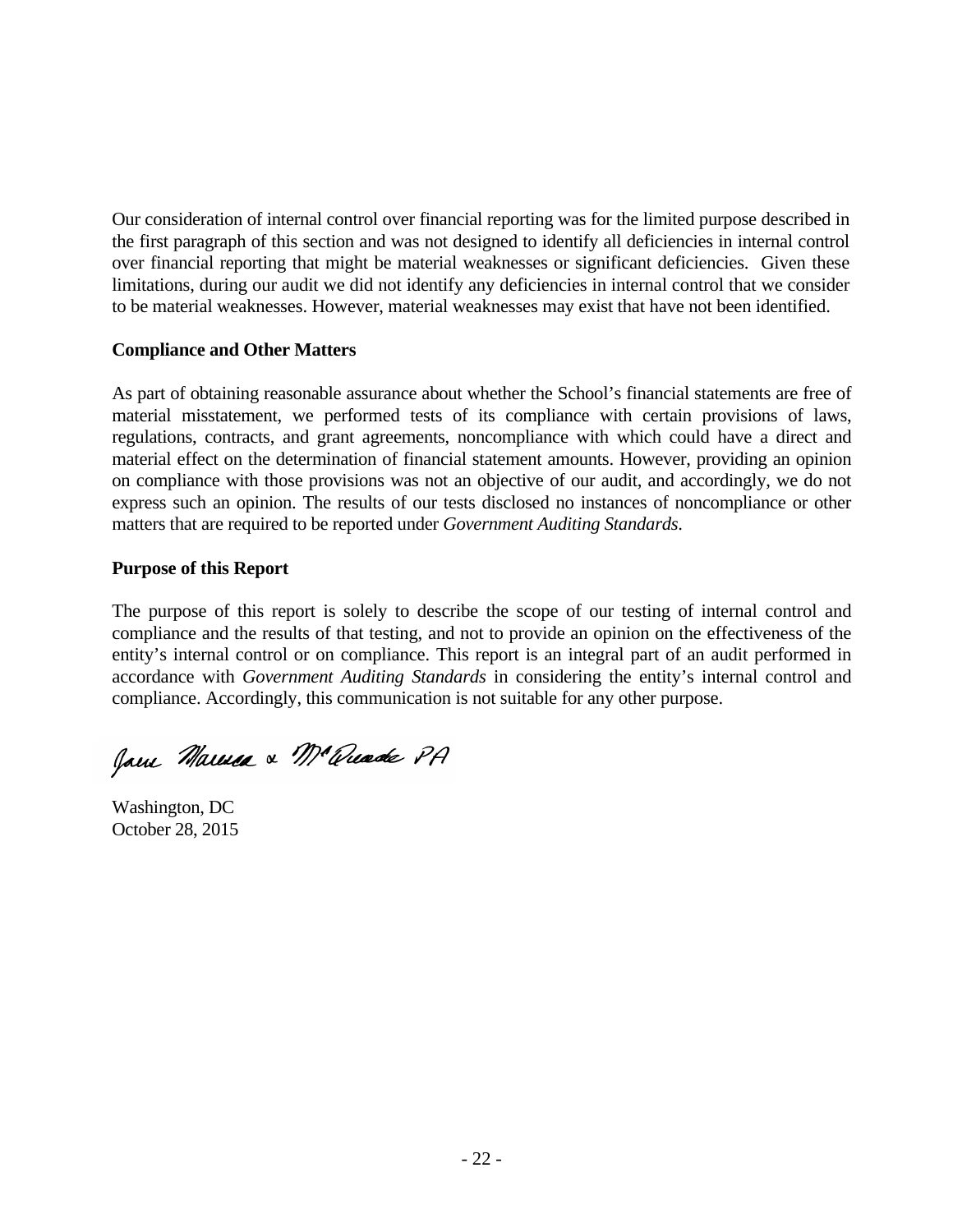

1730 Rhode Island Avenue, NW Suite 800 Washington, DC 20036 (202) 296-3306 Fax: (202) 296-0059

## **INDEPENDENT AUDITORS' REPORT ON COMPLIANCE FOR EACH MAJOR PROGRAM AND ON INTERNALCONTROL OVER COMPLIANCE REQUIRED BY OMB CIRCULAR A-133**

Board of Trustees Two Rivers Public Charter School, Inc. Washington, DC

#### **Report on Compliance for Each Major Federal Program**

We have audited Two Rivers Public Charter School, Inc. ("the School")'s compliance with the types of compliance requirements described in the *OMB Circular A-133 Compliance Supplement* that could have a direct and material effect on each of the School's major federal programs for the year ended June 30, 2015. The School's major federal programs are identified in the summary of auditor's results section of the accompanying schedule of findings and questioned costs.

### *Management's Responsibility*

Management is responsible for compliance with the requirements of laws, regulations, contracts, and grants applicable to its federal programs.

#### *Auditor's Responsibility*

Our responsibility is to express an opinion on compliance for each of the School's major federal programs based on our audit of the types of compliance requirements referred to above. We conducted our audit of compliance in accordance with auditing standards generally accepted in the United States of America; the standards applicable to financial audits contained in *Government Auditing Standards*, issued by the Comptroller General of the United States; and OMB Circular A-133, *Audits of States, Local Governments*, *and Non-Profit Organizations*. Those standards and OMB Circular A-133 require that we plan and perform the audit to obtain reasonable assurance about whether noncompliance with the types of compliance requirements referred to above that could have a direct and material effect on a major federal program occurred. An audit includes examining, on a test basis, evidence about the School's compliance with those requirements and performing such other procedures as we considered necessary in the circumstances.

We believe that our audit provides a reasonable basis for our opinion on compliance for each major federal program. However, our audit does not provide a legal determination of the School's compliance.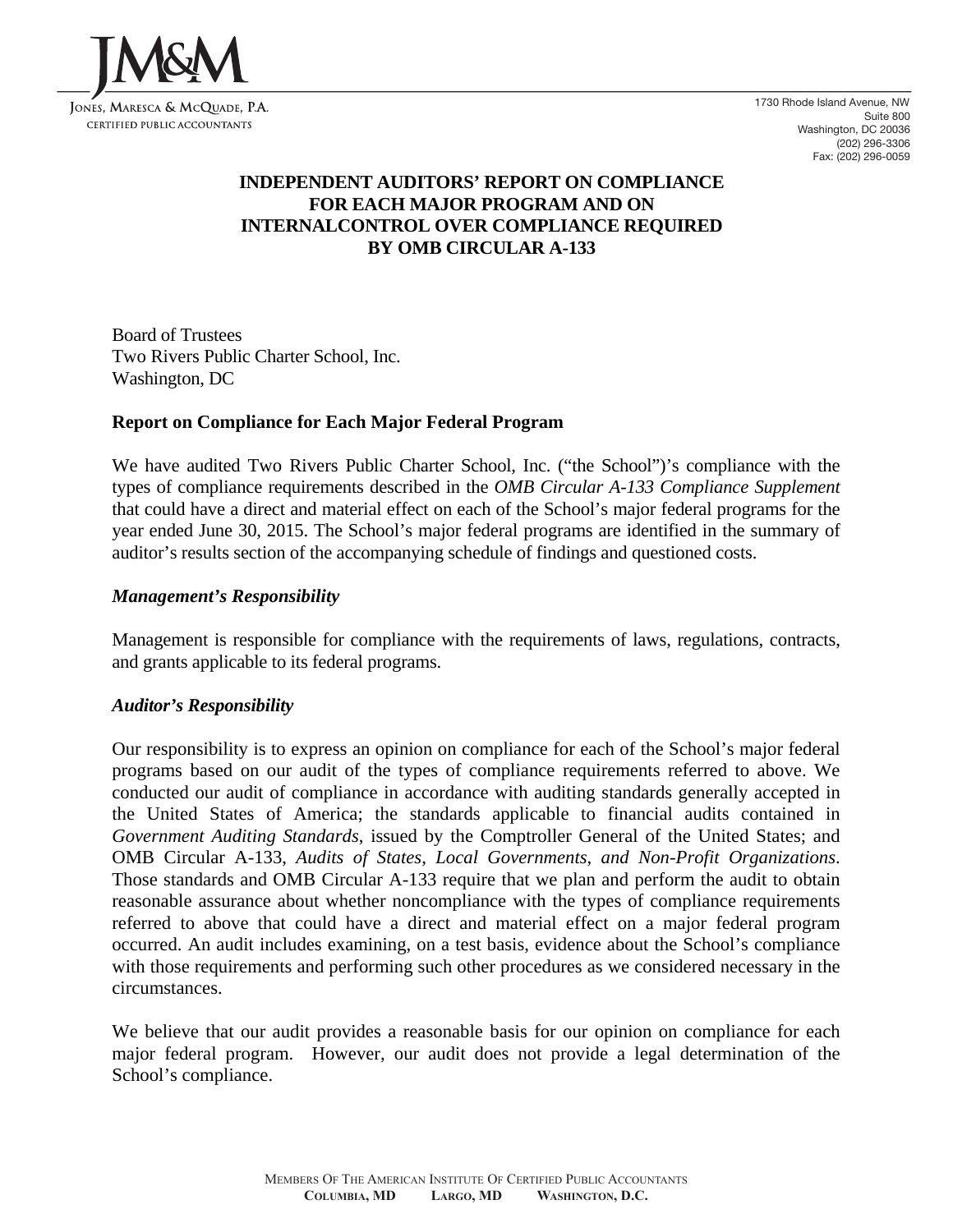### *Opinion on Each Major Federal Program*

In our opinion, Two Rivers Public Charter School, Inc. complied, in all material respects, with the types of compliance requirements referred to above that could have a direct and material effect on each of its major federal programs for the year ended June 30, 2015.

#### **Report on Internal Control Over Compliance**

Management of the School is responsible for establishing and maintaining effective internal control over compliance with the types of compliance requirements referred to above. In planning and performing our audit, we considered the School's internal control over compliance with the types of requirements that could have a direct and material effect on each major federal program to determine the auditing procedures that are appropriate in the circumstances for the purpose of expressing an opinion on compliance for each major federal program and to test and report on internal control over compliance in accordance with OMB Circular A-133, but not for the purpose of expressing an opinion on the effectiveness of internal control over compliance. Accordingly, we do not express an opinion on the effectiveness of the School's internal control over compliance.

A *deficiency in internal control over compliance* exists when the design or operation of a control over compliance does not allow management or employees, in the normal course of performing their assigned functions, to prevent, or detect and correct, noncompliance with a type of compliance requirement of a federal program on a timely basis. A *material weakness in internal control over compliance* is a deficiency, or combination of deficiencies, in internal control over compliance, such that there is a reasonable possibility that material noncompliance with a type of compliance requirement of a federal program will not be prevented, or detected and corrected, on a timely basis. A *significant deficiency in internal control over compliance* is a deficiency, or a combination of deficiencies, in internal control over compliance with a type of compliance requirement of a federal program that is less severe than a material weakness in internal control over compliance, yet important enough to merit attention by those charged with governance.

Our consideration of internal control over compliance was for the limited purpose described in the first paragraph of this section and was not designed to identify all deficiencies in internal control over compliance that might be material weaknesses or significant deficiencies. We did not identify any deficiencies in internal control over compliance that we consider to be material weaknesses. However, material weaknesses may exist that have not been identified.

The purpose of this report on internal control over compliance is solely to describe the scope of our testing of internal control over compliance and the results of that testing based on the requirements of OMB Circular A-133. Accordingly, this report is not suitable for any other purpose.

Jam Marina & M'Quade PA

Washington, DC October 28, 2015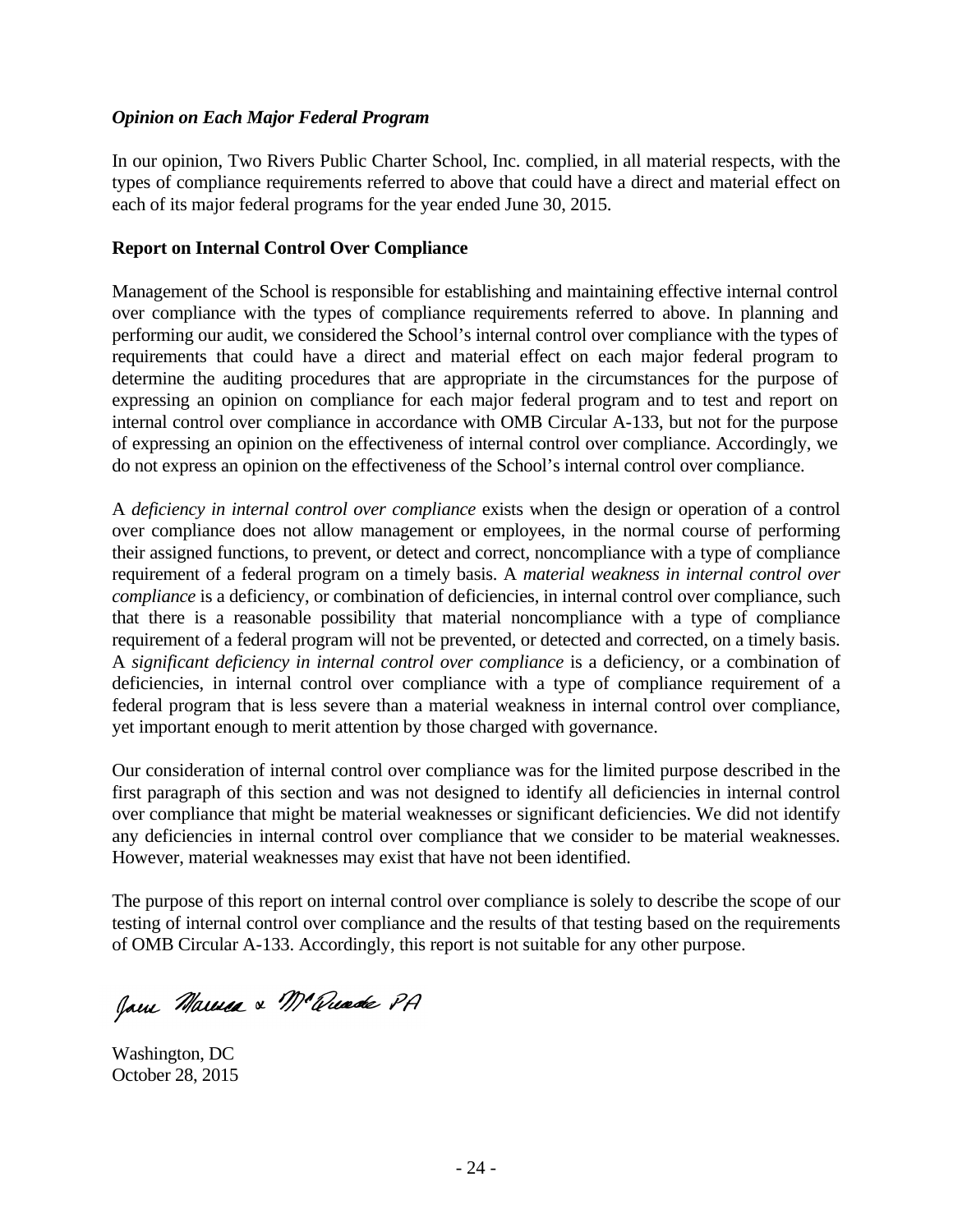#### **TWO RIVERS PUBLIC CHARTER SCHOOL SCHEDULE OF EXPENDITURES OF FEDERAL AWARDS YEAR ENDED JUNE 30, 2015**

| <b>Federal Grantor/Pass-through Grantor/</b>                | Federal<br><b>CFDA</b> | <b>Grant Identification</b> |                             |           |
|-------------------------------------------------------------|------------------------|-----------------------------|-----------------------------|-----------|
| <b>Program or Cluster Title</b>                             | <b>Number</b>          | <b>Number</b>               | <b>Federal Expenditures</b> |           |
| <b>U.S. Department of Education</b>                         |                        |                             |                             |           |
| Pass Through from District of Columbia Office of the        |                        |                             |                             |           |
| <b>State Superintendent of Education (OSSE)</b>             |                        |                             |                             |           |
| Title I-A Grants to Local Educational Agencies              | 84.010                 | 52010A                      | \$                          | 149,612   |
| Improving Teacher Quality State Grants (Title II)           | 84.367                 | 52367A                      |                             | 44,689    |
| DC School Choice Incentive Program:                         | 84.370                 | 52370C                      |                             | 810,036   |
| Best Practices Dissemination - Race to the Top - ARRA       | 84.395                 |                             |                             | 75,253    |
| <b>Special Education Cluster</b>                            |                        |                             |                             |           |
| Special Education Grants to States                          | 84.027                 | 52027A                      |                             | 99,837    |
| Special Education Preschool Grants                          | 84.173                 | 52173A                      |                             | 1,985     |
|                                                             |                        |                             |                             | 101,822   |
| <b>Total U.S. Department of Education</b>                   |                        |                             |                             | 1,181,412 |
| U.S. Department of Agriculture - Food and Nutrition Service |                        |                             |                             |           |
| Pass Through from District of Columbia Office of the        |                        |                             |                             |           |
| <b>State Superintendent of Education (OSSE)</b>             |                        |                             |                             |           |
| <b>Child Nutrition Cluster</b>                              |                        |                             |                             |           |
| School Breakfast Program                                    | 10.553                 |                             |                             | 33,104    |
| National School Lunch Program                               | 10.555                 |                             |                             | 108,425   |
| Child Nutrition Direct Certification Performance Awards     | 10.589                 |                             |                             | 10,944    |
| <b>Total U.S. Department of Agriculture</b>                 |                        |                             |                             | 152,473   |
| <b>U.S. Department of Health and Human Services</b>         |                        |                             |                             |           |
| Medicaid Infrastructure Grants to Support the Competitive   |                        |                             |                             |           |
| <b>Employment of People with Disabilities</b>               | 93.768                 |                             |                             | 19,425    |
| <b>Total U.S. Department of Health and Human Services</b>   |                        |                             |                             | 19,425    |
| TOTAL EXPENDITURES OF FEDERAL AWARDS                        |                        |                             | \$                          | 1,353,310 |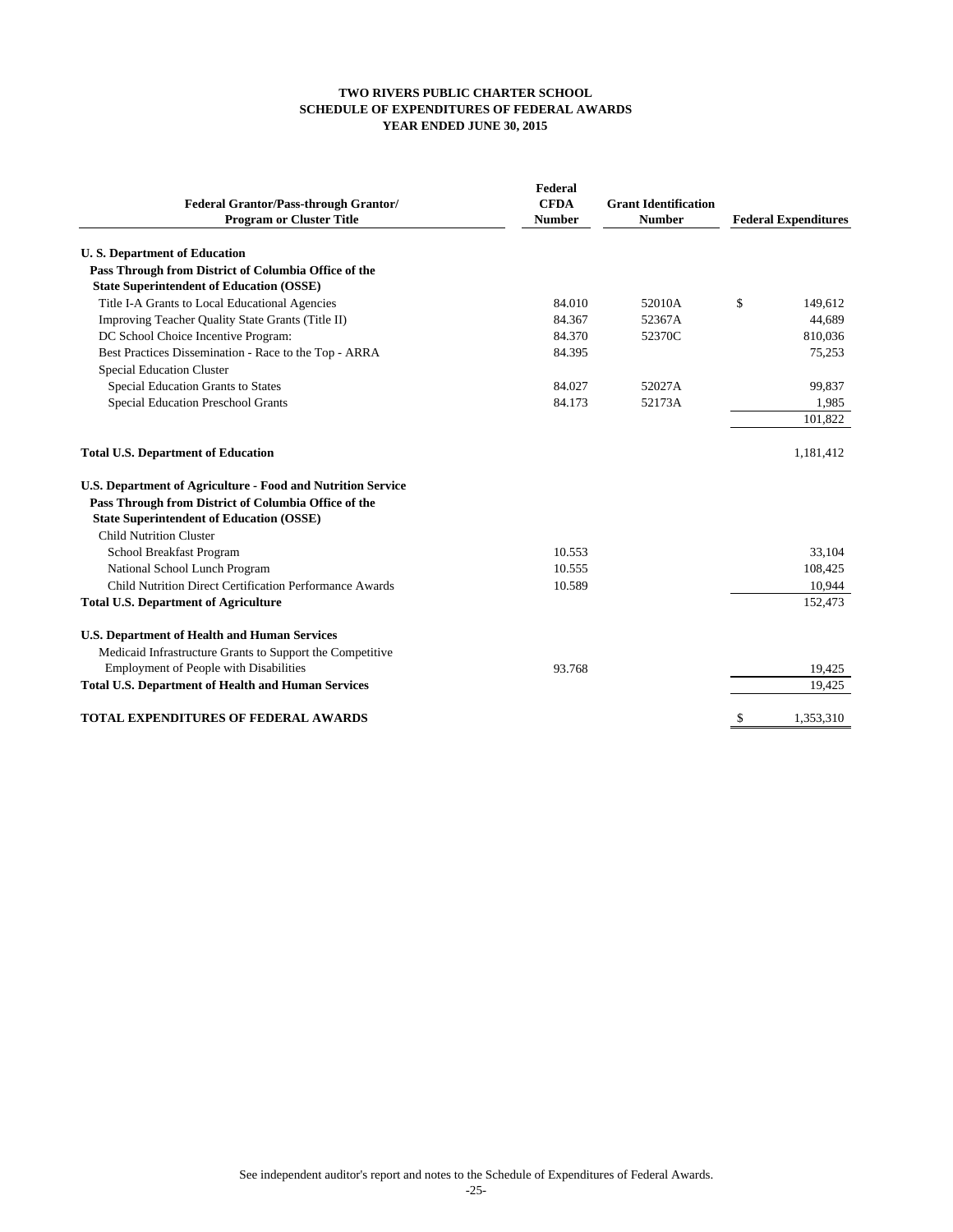# **TWO RIVERS PUBLIC CHARTER SCHOOL, INC. NOTES TO THE SCHEDULE OF EXPENDITURES OF FEDERAL AWARDS FOR THE YEAR ENDED JUNE 30, 2015**

## **NOTE A – BASIS OF PRESENTATION**

The accompanying schedule of expenditures of federal awards ("the Schedule") includes the federal grant activity of Two Rivers Public Charter School, Inc., and is presented on the accrual basis of accounting. The information in this schedule is presented in accordance with the requirements of *OMB Circular A-133, Audits of States, Local Government, and Non-Profit Organizations*. Therefore some amounts presented in this schedule may differ from amounts presented in, or used in, the preparation of the basic financial statements.

## **NOTE B – SUMMARY OF SIGNIFIANT ACCOUNTING POLICIES**

Expenditures reported on the Schedule are reported on the accrual basis of accounting. Such expenditures are recognized following the cost principles in *OMB Circular A-122, Cost Principles for Non-Profit Organizations*, wherein certain types of expenditures are not allowable or limited as to reimbursements. Pass-through amounts, programs, agencies, and entity identifying numbers are presented where available.

## **NOTE C – RECONCILIATION TO THE FINANCIAL STATEMENTS**

Expenditures per the Schedule exclude \$8,887 of federal funds provided under the Federal Communications Commission E-Rate program, which are reported as federal entitlements and grant revenue in the statement of activities. Funding under the E-Rate program is considered to be federal funds, however, does not qualify as direct financial support, and therefore, is exempt from Single Audit requirements.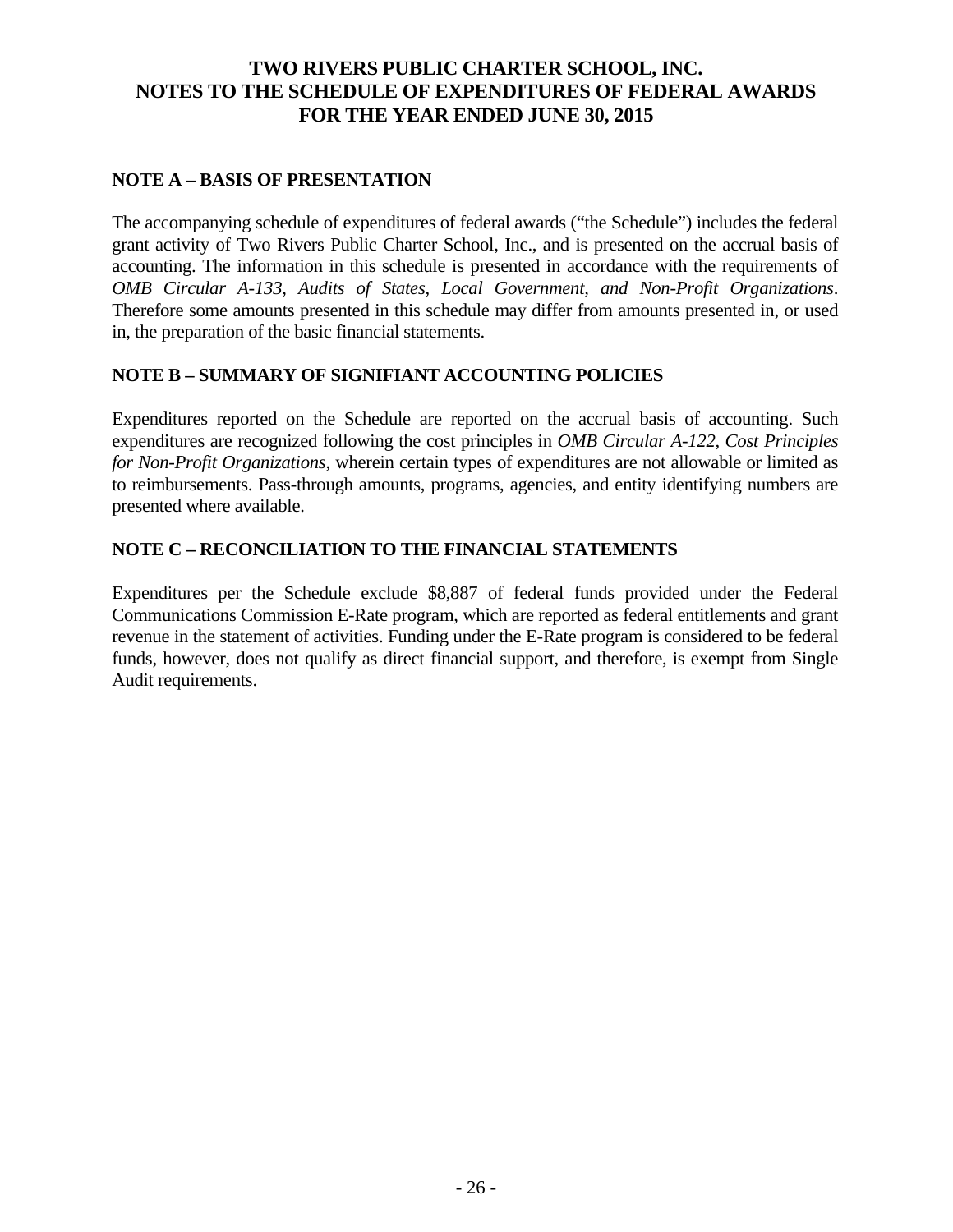# **TWO RIVERS PUBLIC CHARTER SCHOOL, INC. SCHEDULE OF FINDINGS AND QUESTIONED COSTS JUNE 30, 2015**

# **SECTION I - SUMMARY OF AUDITOR'S RESULTS**

### *Financial Statements*

| Type of report issued on the financial statements                                                        | Unmodified                                   |
|----------------------------------------------------------------------------------------------------------|----------------------------------------------|
| Internal control over financial reporting:                                                               |                                              |
| Material weakness identified?<br>Significant deficiencies identified that are not                        | N <sub>0</sub>                               |
| considered to be material weakness?                                                                      | None noted                                   |
| Noncompliance material to financial statements noted?                                                    | N <sub>o</sub>                               |
| <b>Federal Awards</b>                                                                                    |                                              |
| Type of auditor's report issued on compliance for<br>major programs:                                     | Unmodified                                   |
| Internal control over major programs:                                                                    |                                              |
| Material weakness identified?<br>Significant deficiencies identified that are not                        | N <sub>0</sub>                               |
| considered to be material weakness?                                                                      | None noted                                   |
| Any audit findings disclosed that are required to be<br>reported under section 510(a) of Circular A-133? | N <sub>o</sub>                               |
| <b>Major programs</b>                                                                                    |                                              |
| Name of Federal Program:<br><b>CFDA Number</b>                                                           | DC School Choice Incentive Program<br>84.370 |
| Dollar threshold used to distinguish between<br>type A and type B programs:                              | \$300,000                                    |
| Auditee qualified as low-risk auditee?                                                                   | N <sub>o</sub>                               |
|                                                                                                          |                                              |

# **SECTION II – FINANCIAL STATEMENTS FINDINGS**

None